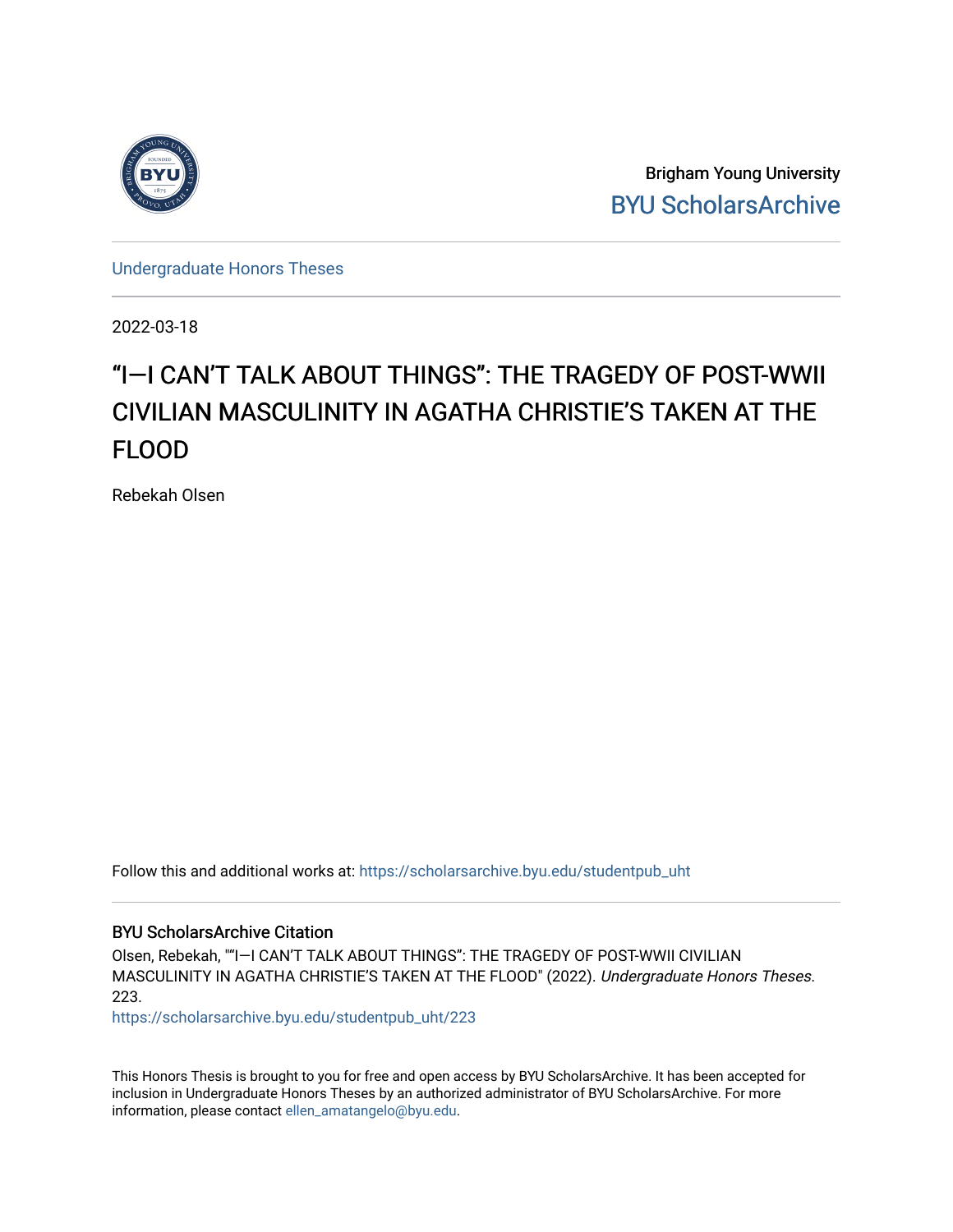Honors Thesis

# "I—I CAN'T TALK ABOUT THINGS": THE TRAGEDY OF POST-WWII CIVILIAN MASCULINITY IN AGATHA CHRISTIE'S

## *TAKEN AT THE FLOOD*

by Rebekah Olsen

Submitted to Brigham Young University in partial fulfillment of graduation requirements for University Honors

> English Department Brigham Young University April 2022

Advisor: Jamie Horrocks

Honors Coordinator: Aaron Eastley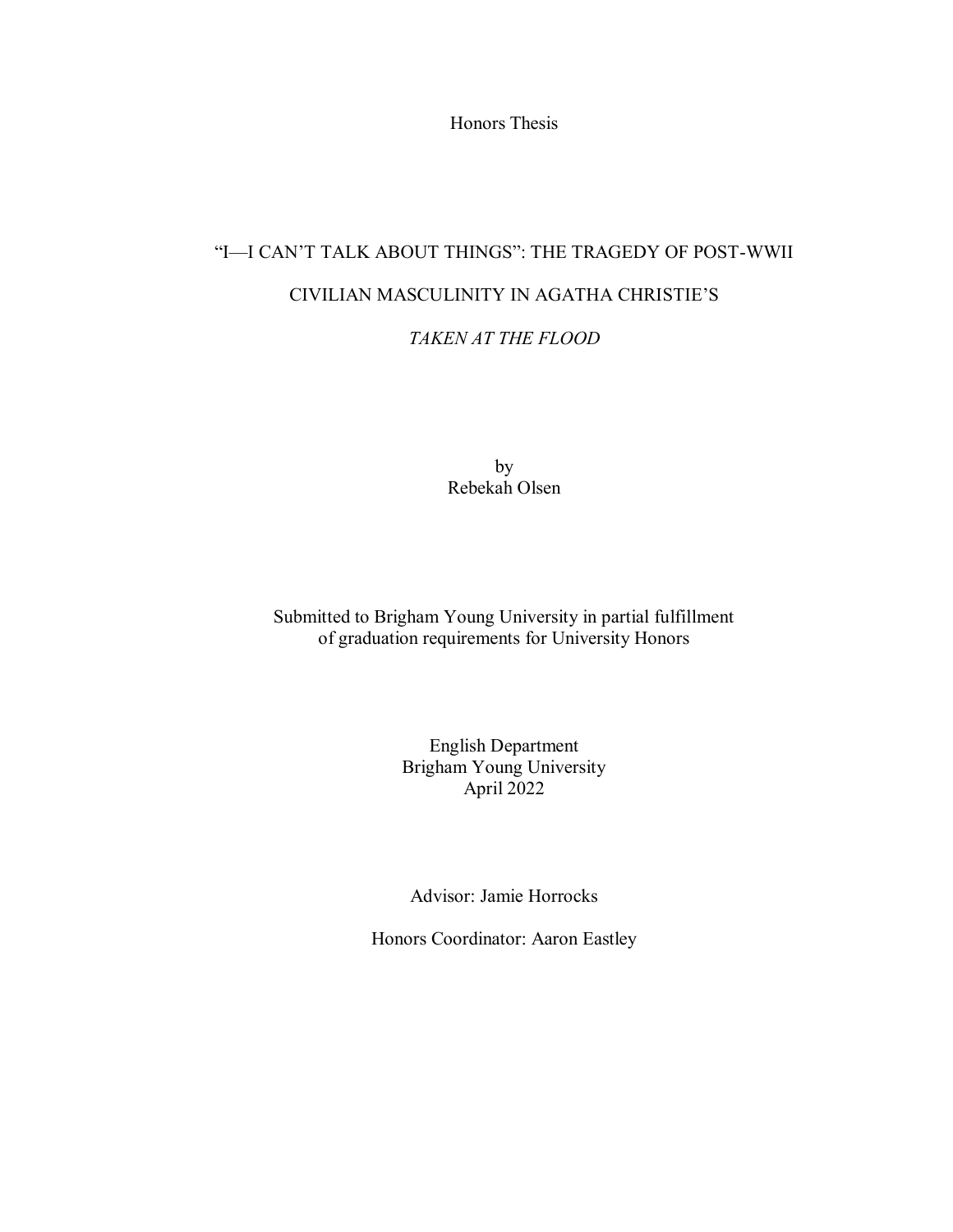### ABSTRACT

## "I—I CAN'T TALK ABOUT THINGS": THE TRAGEDY OF POST-WWII CIVILIAN MASCULINITY IN AGATHA CHRISTIE'S *TAKEN AT THE FLOOD*

Rebekah Olsen

Department of English

Bachelor of Arts

This thesis examines the ways in which Agatha Christie's *Taken at the Flood* serves to illustrate the fragility and ultimate destabilization of masculinity immediately following WWII. Christie illustrates this break by comparing two men, David Hunter and Rowley Cloade who represent types of men in Britain's postwar landscape. Throughout the text, David Hunter is framed as a dangerous and dreadful young man, serving as a representation of post-war fears about demobbed soldiers attacking young women. However, the story really revolves around the civilian trauma that Rowley Cloade has sustained through his wartime role as a farmer, which comes from repression and leads to violence. This manifests especially when he is triggered by the mention of Johnny, his best friend he lost in the war, and the potential loss of Lynn, his long-term fiance who appropriates many of his masculine characteristics. These triggering events result in bursts of violence, and yet, at the end of the story, Rowley is exonerated, forgiven by the characters and possibly by Christie, because his violence is perceived as stemming from his inability to express his civilian trauma within the strictures of masculinity.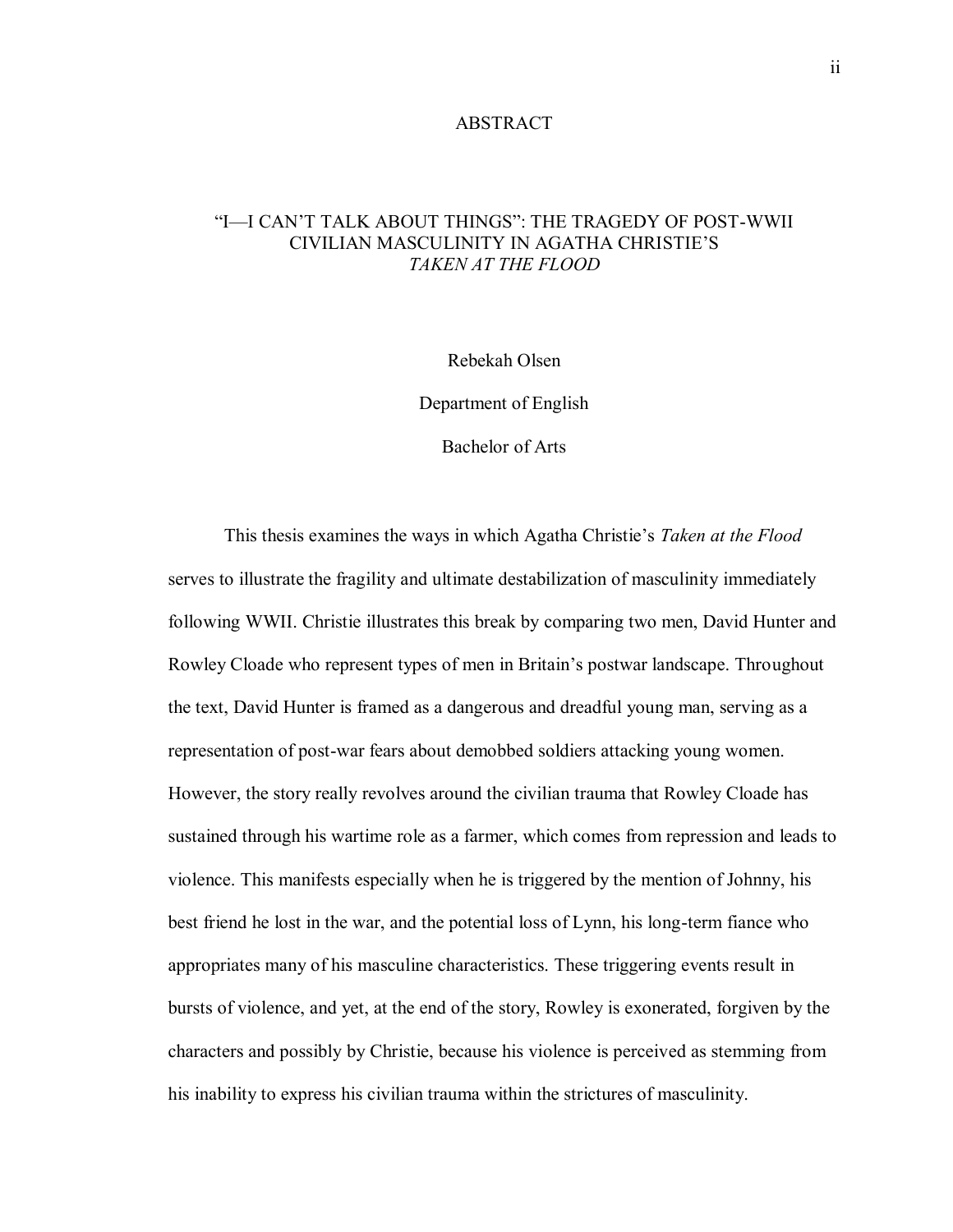### ACKNOWLEDGMENTS

I acknowledge a debt of gratitude to Jarica Watts and Aaron Eastley for being just as excited to talk about murder mysteries as I am. And, an especially heavy debt to Jamie Horrocks, a dear mentor who guided me through every step of this process, and who, when I first presented a thesis on Christie said, "Are you sure you don't want to write about Virginia Woolf?"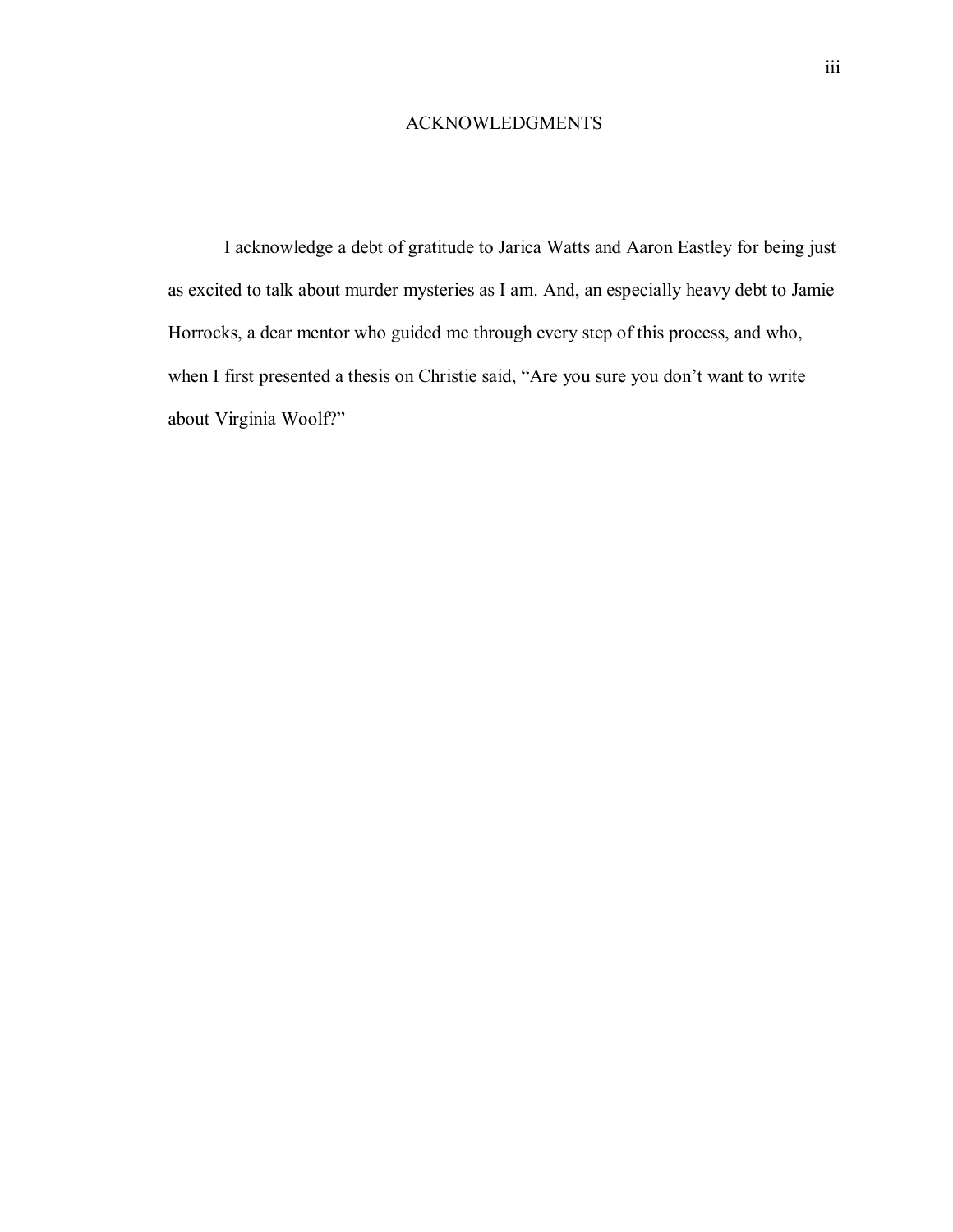# TABLE OF CONTENTS

|  | IV. "The wages of sin are said to be death": the fates of David and Rowley24 |  |
|--|------------------------------------------------------------------------------|--|
|  |                                                                              |  |
|  |                                                                              |  |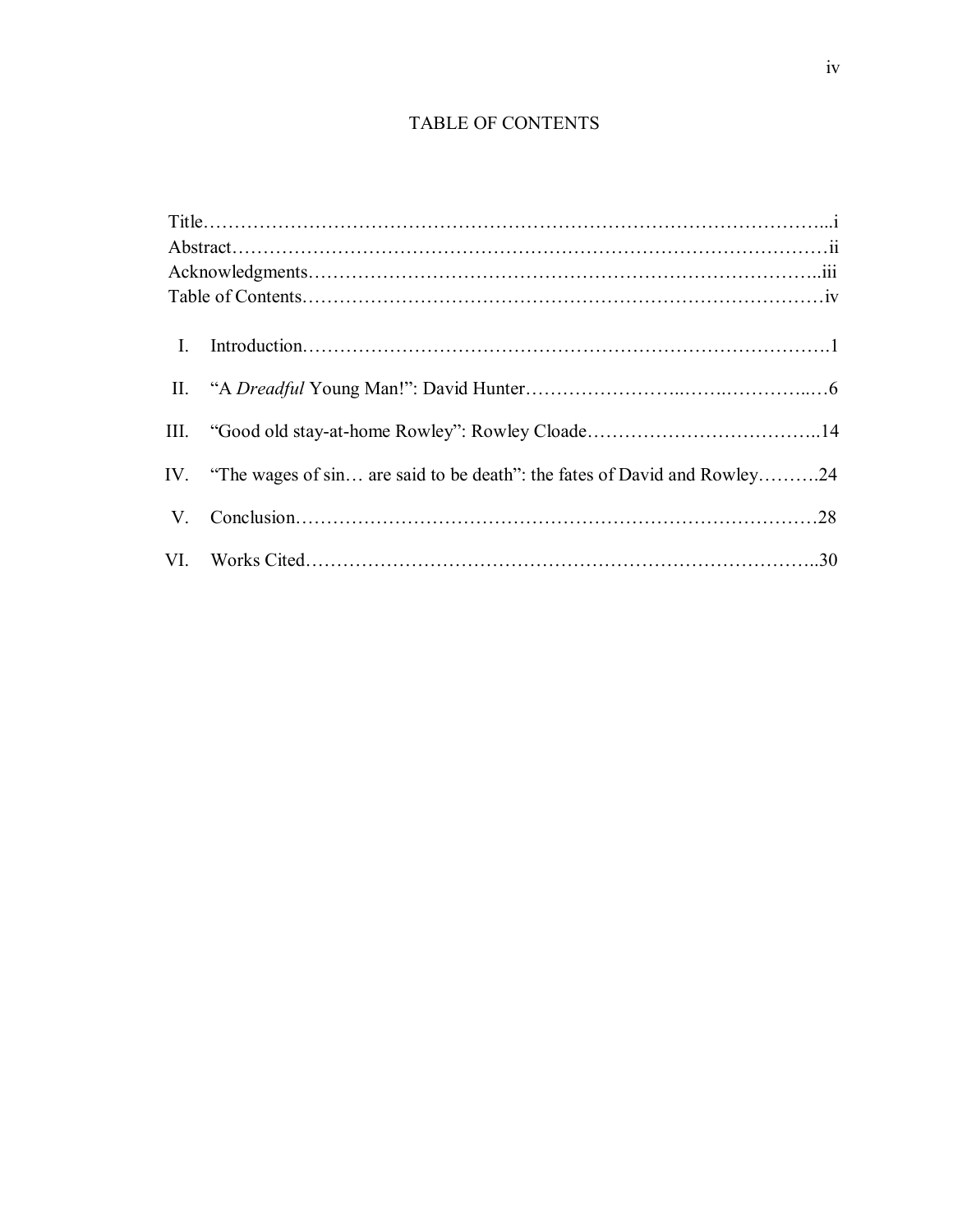### **I. Introduction**

**"**Careless talk costs lives." "To be well dressed in wartime is worse than bad form—it's unpatriotic." These statements and many others, invented by the British Ministry of Information and popularized in widespread posters during World War II, emphasize how even the most basic, everyday actions of civilian life, such as speaking to friends or getting dressed for work, were permeated by the war. Among ration cards, refugees, and air raids, civilians were intended to carry on as if all was well on the western front. However, both civilians and soldiers struggled with deep loss, grief, and fear, outcomes that chased British civilians into the post-war landscape. Such trauma is recorded everywhere in the canon of British literature, with writers like Evelyn Waugh, Graham Greene, and T. S. Eliot creating well-known examinations of British life during and after World War II. However, no author sold more copies and entered more homes of British civilians than the decidedly lowbrow queen of the murder mystery: Agatha Christie.

Christie was well familiar with the struggles facing post-war London. Her role as a wartime civilian in London was important to her writing, just as her role as a Volunteer Aid Detachment nurse and pharmacist in her hometown of Torquay during WWI shaped her earlier writing, defined as it is by characters who are reeling from Britain's loss of empire and the traditional tropes of the shell-shocked soldier. By WWII, although a wellknown author by this time, Christie moved from her home in Greenway—a home that had been opened to soldiers and evacuees—and joined her husband Max in London (Morgan 226). There, she renewed her training at University College Hospital, London, and worked regular hours at the dispensary in a home that was the only building on the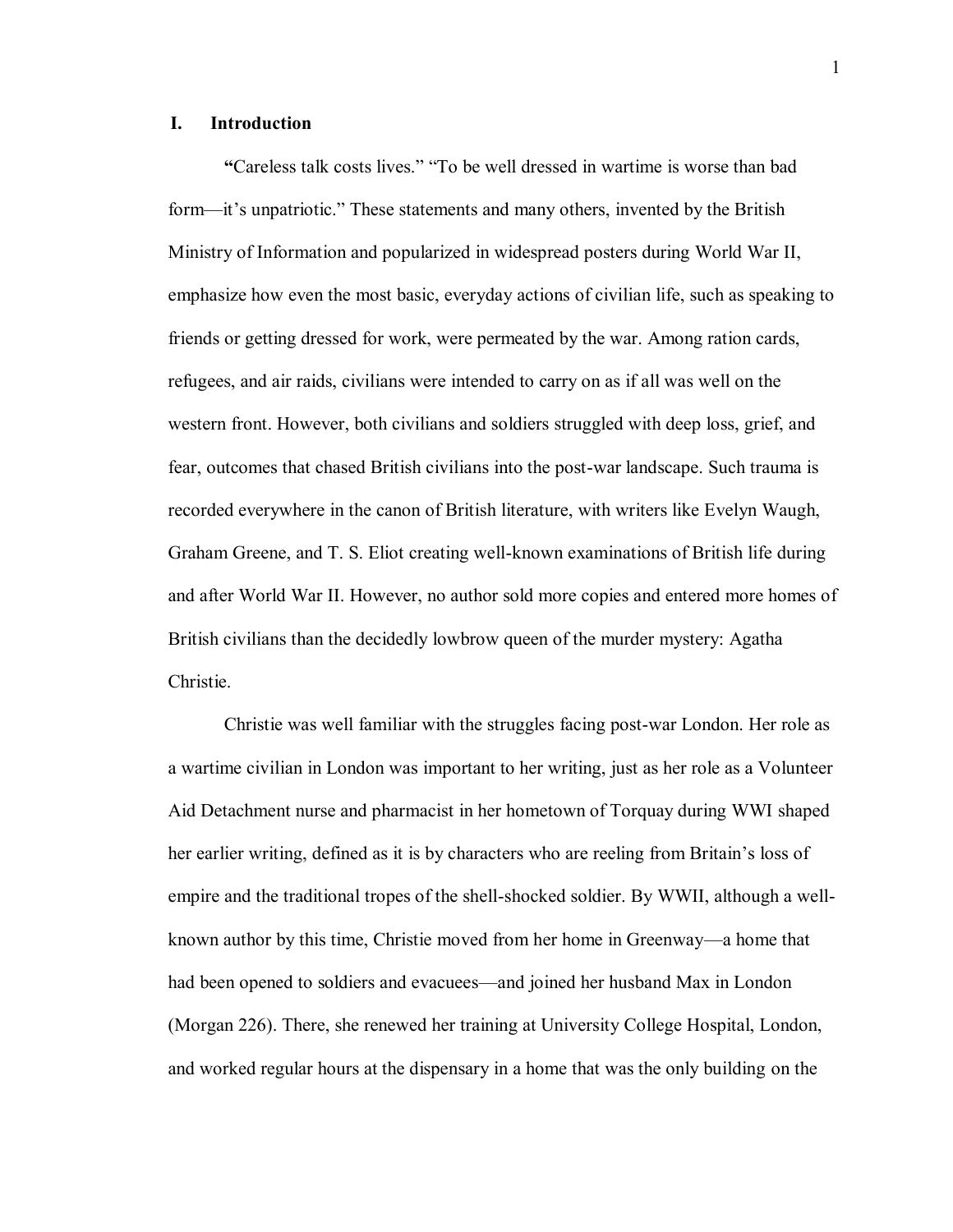street to survive a bombing (Thorpe). Christie also took a course in Air Raid precautions and moved three more times in London to avoid "bombs all round [her] whistling down" (Morgan 226). She knew that many traditions, identities, and expectations were buried in the rubble of the Blitz—and she knew she wanted to write about them.

Although Christie is not often considered as a war writer by the general public, in part because of her frequent refusal to situate her plots in time, many of her novels deal with WWI and WWII and their aftermath. In *Death in the Clouds* (1935)*,* for example, she shows the danger of demobbed soldiers capable of doing exactly what they are trained to do: kill with impunity. However, her novels are often sympathetic to the returned soldier as well, emphasizing the disorientation of returning to a battered and war-torn country. This is the case for Alexander Cust in *The ABC Murders,* who is accused of murders he cannot remember committing because of epileptic blackouts that occur as a result of his military service. What Christie recognized most of all, however, is that post-WWII Britain is feeding off of a "crisis of masculinity," occurring in conjunction with a crisis in national identity, that started during WWI and had been building for the nation and its men after WWII.

If "masculine identity and national identity mutually inform each other," it is no surprise that such a global crisis as WWII created a seismic shift in expectations of masculinity (Horlacher 2). One of the most visible effects of this crisis was the widening, and increasingly antagonistic, gulf between domestic masculinity and militant prowess. Although this divide has been felt throughout history, it was exacerbated by "the contrast between men's wartime experiences and civilian life" (Horlacher 8). Communities like Britain that had earlier promoted a militant masculinity as patriotic had a vested interest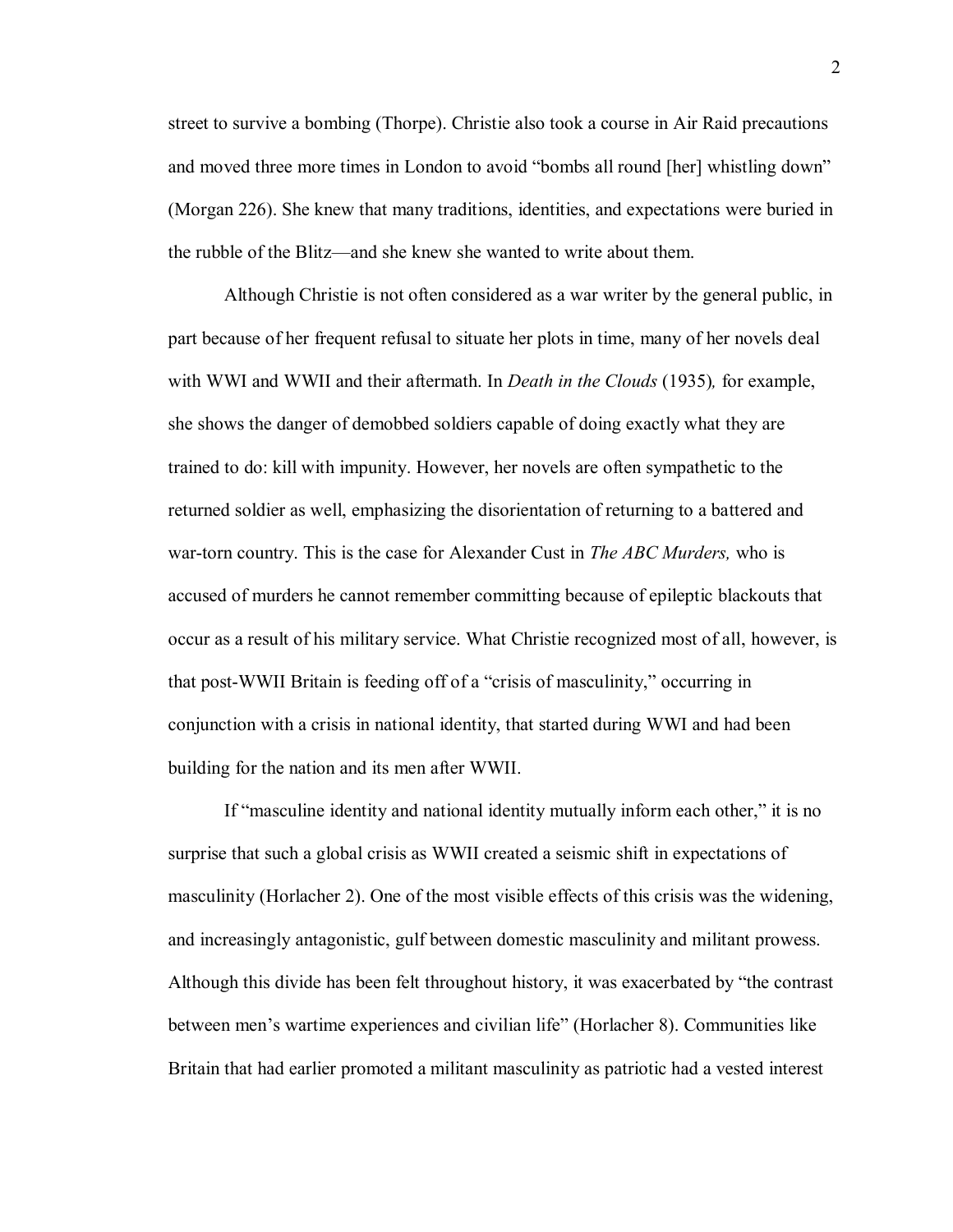in encouraging domestic masculinity immediately after the War because the alternative was having a militant population of Angry Young Men loose in the country, wreaking havoc on comfortable, traditional British life. But although civilians often wanted to gloss over the effects of the war on their boys coming home and to assume that the switch from war front to homefront could be instantly and completely effected, warfare had created in returned soldiers a sense of fearlessness, loss, and nihilism, which often led to violent outbursts and which, in turn, created a strong sense of fear among British civilians.

The murder mystery genre, and specifically Agatha Christie's contributions to it, was exceptionally well-equipped to deal with the problems faced by civilians trying to unpick the social fall-out of a crisis of this magnitude. Edmond Wilson, in his rather peevish article in the October 1944 edition of *The New Yorker,* tries to understand why so many intellectual people are delighted by detective fiction and concludes, "in the two decades between the great wars, [detective fiction has] become more popular than ever before. . . . The world during those years was ridden by an all-pervasive feeling of guilt and by a fear of impending disaster which it seemed hopeless to try to avert because it never seemed conclusively possible to pin down the responsibility" (Wilson). Wilson decides that detective fiction is so satisfying because the murderer is always brought to justice, and when that happens, "the murderer is spotted, and—relief!—he is not, after all, a person like you or me. He is a villain . . . and he has been caught by . . . the supercilious and omniscient detective, who knows exactly how to fix the guilt" (Wilson). Wilson's conviction that having a murderer brought to justice is the satisfying element of a murder mystery further complicates this post-war text, in which some murderers are villains who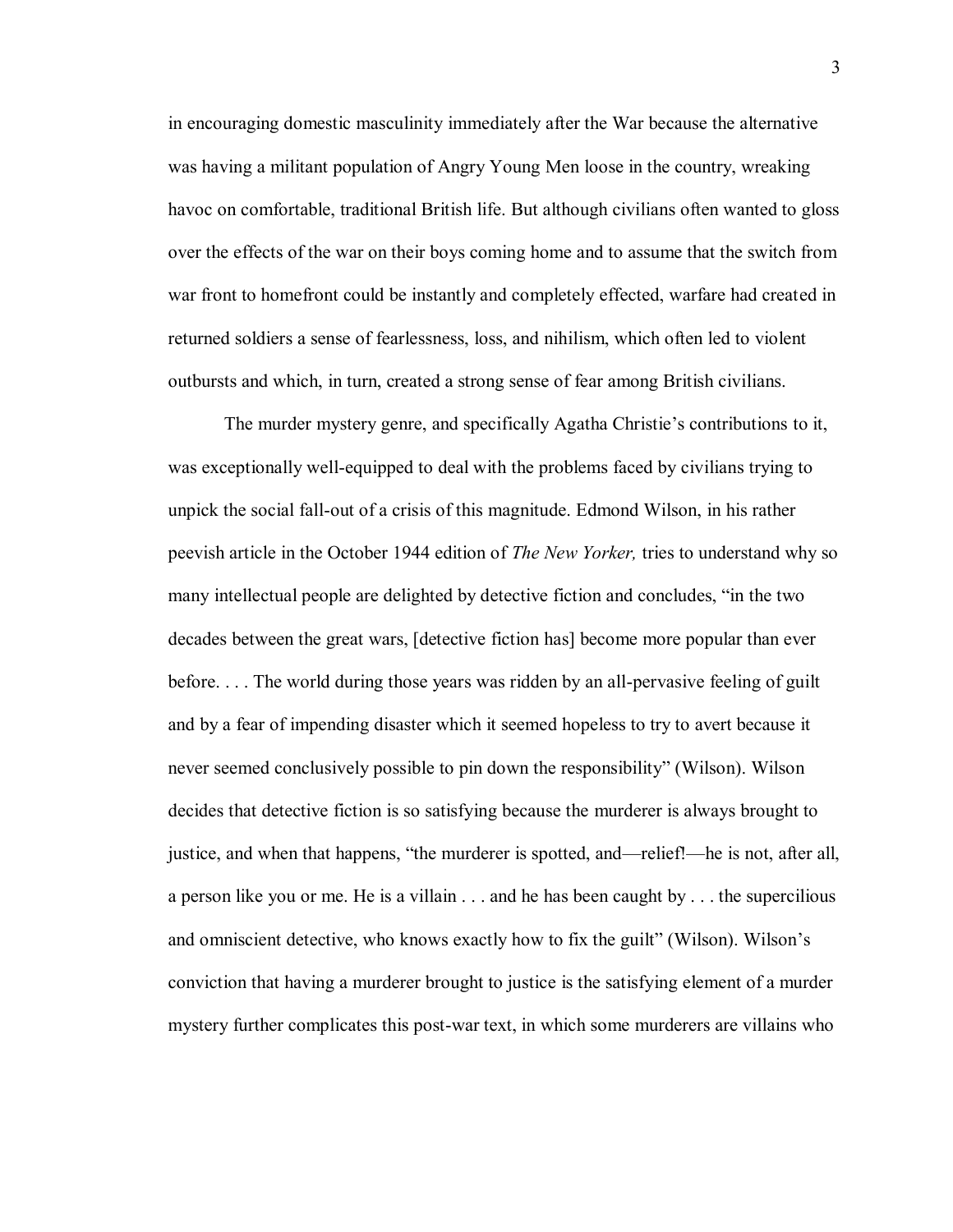are sent away to be hanged, and others are not, which is a situation that more closely mimics the actuality of war and post-war justice.

Of course, what makes Christie's novels different is that the villain is, in almost all of her most challenging pieces, "a person like you or me." In *Taken at the Flood*, Christie's 1948 novel that specifically examines the return of the WWII soldier to rural Britain, the villain of the plot is not a villain at all, nor is he one of the demobbed soldiers whom British civilians believed posed a real threat. Instead, he is a broken and traumatized civilian whom the reader and the characters want to let off, in part because he seems like such a nice young man. Because Christie's works are unique to her wartime experience as a Voluntary Aid Detachment nurse in her hometown of Torquay, and later in London, she presents a perspective that is often underrepresented. "In their simultaneous exposure and refusal of pain," Christie's novels "offer an oblique negotiation of post-traumatic states that British culture was singularly ill-equipped to acknowledge," argues Gill Plain (2). And as a sharp observer of human nature, Christie locks into the experience of masculine civilian war trauma. Christie would have seen a soldier's trauma as a nurse tending to wounded male soldiers, but she also would have seen and felt the trauma of being a nurse and a typical citizen caught up in something so much bigger and more impossible than she recognized. While the trauma of soldiers is often addressed, the trauma of being a civilian, especially a civilian man, in WWII is one that more often goes unheralded in most other contemporary post-WWII British fiction.

Although many British writers failed to recognize the potential trauma experienced by civilian men, the men who did not go to war sometimes became profound sufferers of civilian trauma. Because this trauma went largely acknowledged, however, it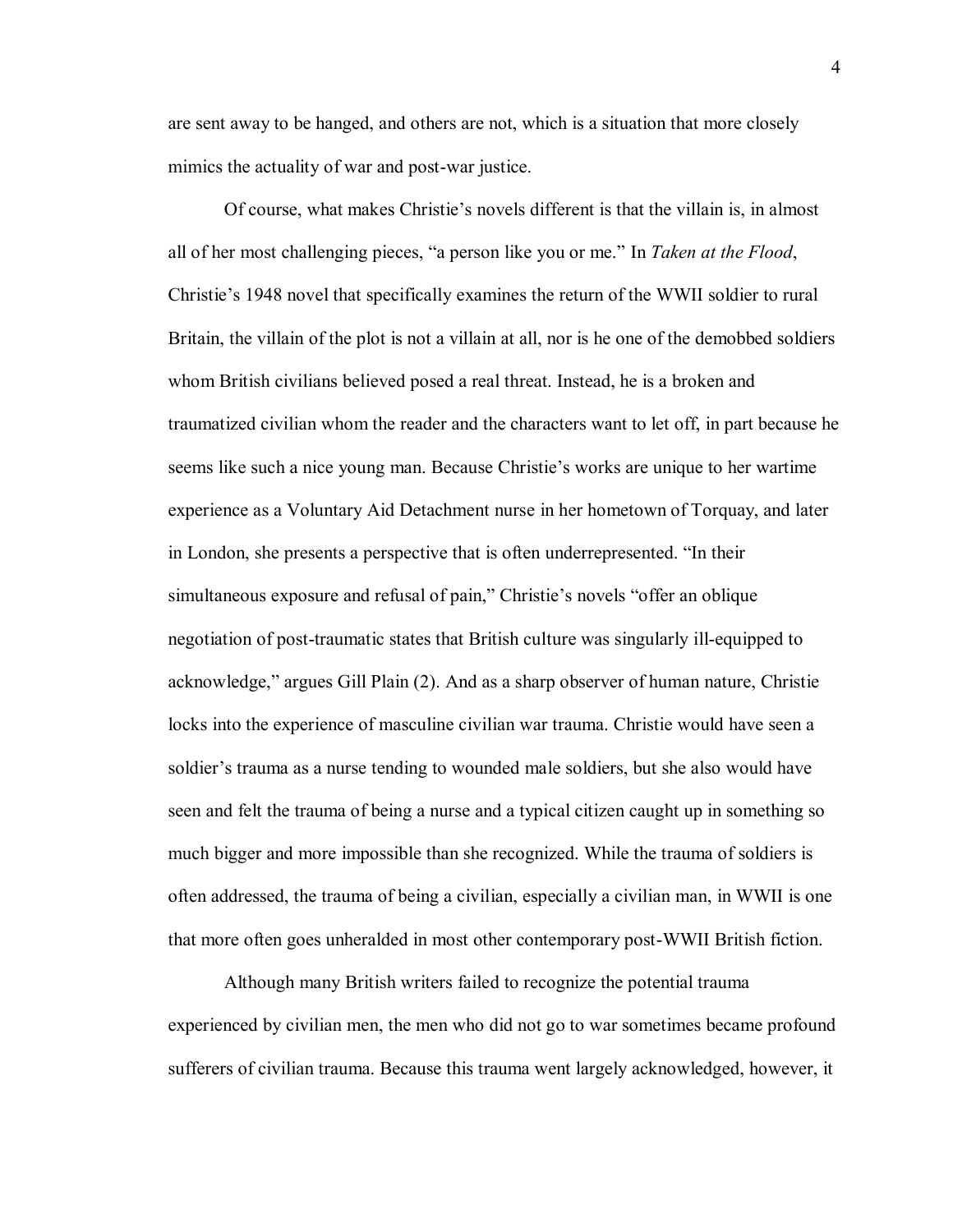was met with far less sympathy, and British male civilians had little space to express their grief. The plight of the "domestic man" during war is that his suffering must be mentioned only obliquely. Anything more than that threatens to displace the returned soldier as both the hero and victim in the national narrative. There is "a rough equivalence between the strictures of wartime masculinity and the Second World War constructions of Englishness and Britishness," Sonya Rose reminds readers; British men of this generation, veterans or not, were in many ways defined in terms of the war (Rose 177). The crisis of masculinity was tied to a national crisis, and as the two got conflated, they became representative of each other. The fate of these young men was, essentially, representative of the fate of England.

Christie's *Taken at the Flood*, unique in her oeuvre for being set firmly in time (during Britain's reconstruction after WWII), is a profound example of the post-war masculinity crisis experienced by British men. It emphasizes the variant masculinities at play in post-war Britain and uses its popular literary form to identify the feeling of danger constantly present in a community in which both "warrior" and "domestic" types of masculinity are in conflict. *Taken at the Flood* contains two male leads, both of whom are violently, dangerously unpredictable, but readers only discover this at the end of the novel. David Hunter, a reckless returned soldier, seems to be the greater threat to the other characters. However, it's quiet, slow Rowley Cloade, the man who remains home to run a farm during the war, who encapsulates the actual threat. Described by his fiance as "affectionate, unemotional, painstakingly given to understatement" (37 in my copy), Rowley is, in fact, shattered by the competing pressures of unacknowledged grief and emasculation. Thus it is "Rowley Stay-at-home" (36) who turns out to pose real danger to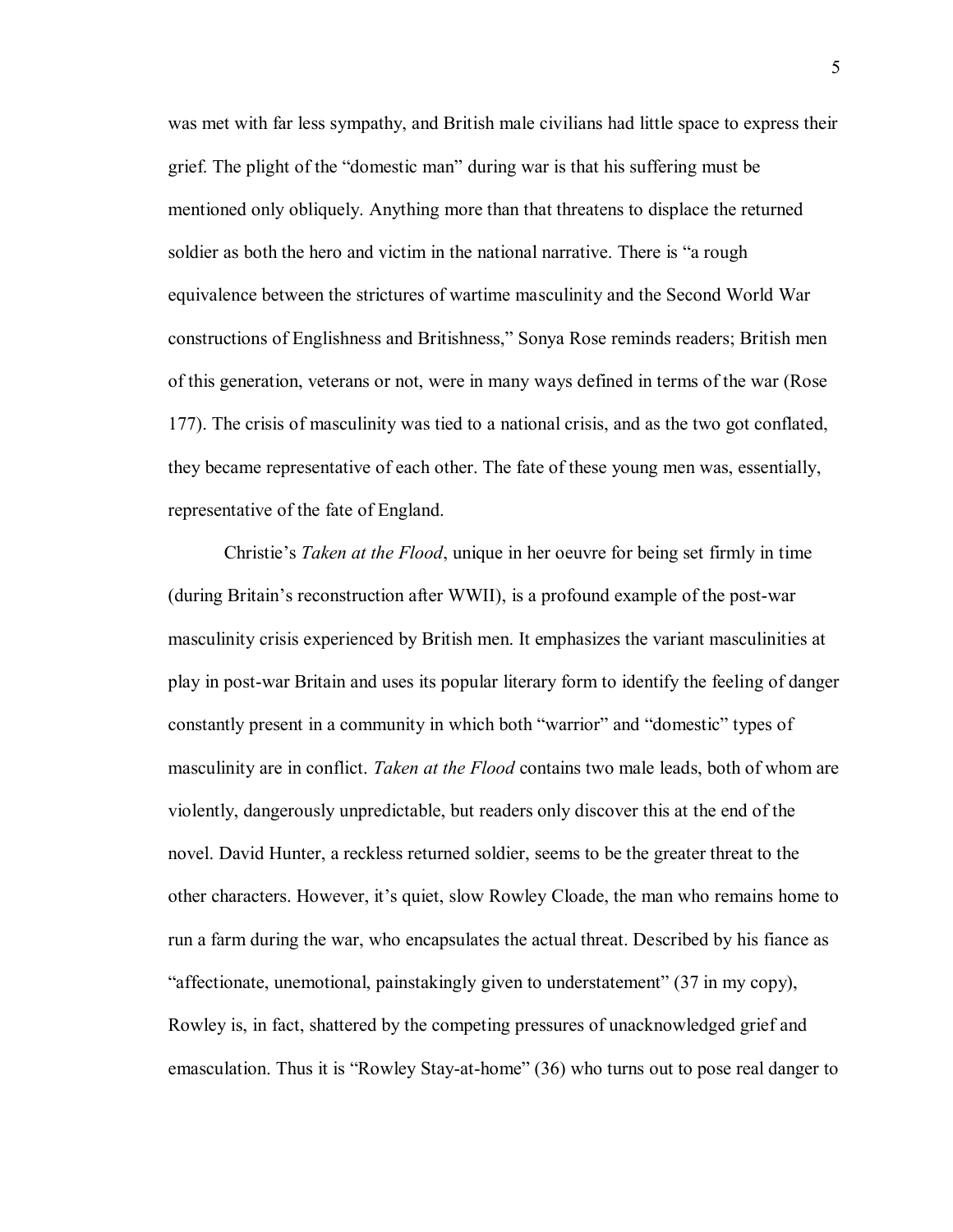the British society depicted in *Taken at the Flood*. Through him, readers see the way in which Britain was left, post-war, choosing between unstable young men who fought in the war and carry the trauma of combat, and the ones who did not and carry the trauma of civilian wartime experience. In Christie's novel, Britain's options are bleak because not even the reliable, domestic model of masculinity is stable enough to reconstruct a nation. The nature of the post-WWII crisis of masculinity represented in *Taken at the Flood* is best represented by a close look at the contours of the all-too-typically tortuous plot of a Christie novel.

### **II. "A** *Dreadful* **Young Man!": David Hunter**

The plot of *Taken at the Flood* is convoluted, as all of Christie's plots are. *Taken at the Flood* falls under Christie's Poirot umbrella, and it follows the economic challenges of an extended family in post-war life. Wealthy Gordon Cloade, the eldest brother and thus the Cloade family patriarch, is killed suddenly in a bombing of his London apartment during the Blitz, leaving behind his (much-younger) widow, Rosaleen, and Rosaleen's brother, David Hunter. Gordon's younger brothers and sisters (Rosaleen's in-laws) are left in dire financial straits upon his death, and the stress of this trickles down to their adult children (Gordon's nieces and nephews). One of these nephews was killed in the war, and one remained home to run his successful farm. Gordon's niece, Lynn, served in the Wrens, and when she returns home at the beginning of the novel, she attempts to pick up her engagement with her farming cousin Rowley (who had badly wanted to serve and only missed his chance by a coin toss that resulted in his best friend going to war instead, and being killed). Lynn finds, to her dismay, that excitement is sorely lacking after the chaos of the continent. But excitement is soon to come through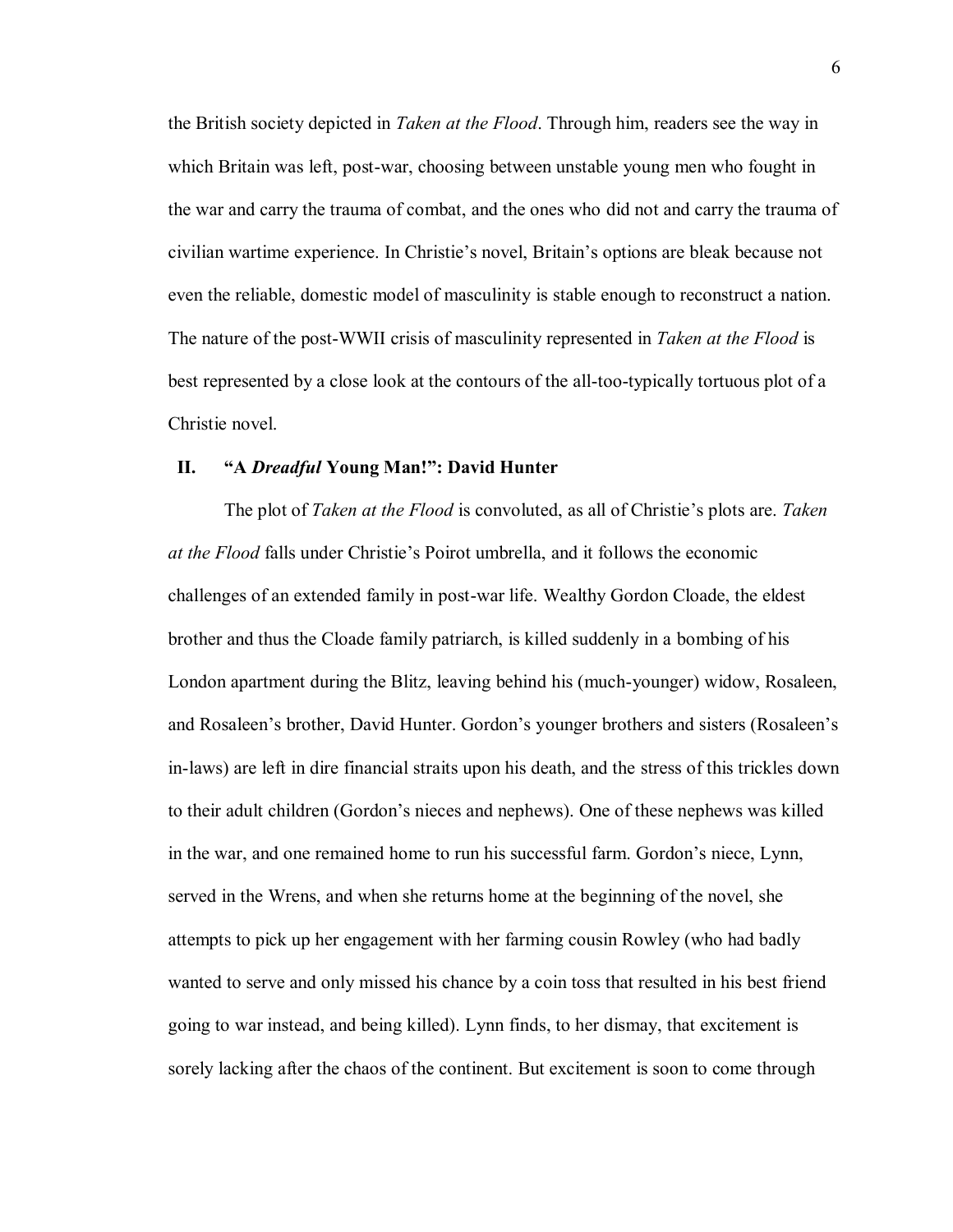the daring and rakish Hunter, who arrives in Warmsley Vale (after living with Rosaleen in London following a wartime injury and discharge from service), introduces himself to the Cloade family, and strikes up an intense flirtation with Lynn.

David Hunter is jealously guarding his sister, Rosaleen, from the machinations of the Cloade siblings, who were all counting on Gordon to finance various ventures before his death. Hunter has a good reason for doing so, readers soon learn. To keep Gordon's considerable estate from falling to Rosaleen, one of the family members asks a cousin to pretend to be Rosaleen's long-lost first husband, who was missing and presumed dead in South Africa, in order to blackmail Hunter and Rosaleen for money, or else to prove that Rosaleen's marriage to Gordon was bigamous (disqualifying her from inheriting the Cloade fortune). This mysterious stranger (going by the pseudonym "Enoch Arden") turns up dead shortly after arriving in Warmsley Vale and setting the blackmail scheme in motion. Hunter, the intended blackmailee, is suspected of the murder and arrested, and a Major who used to be a friend of Rosaleen's real first husband is bribed to say that the dead body *is* that of Rosaleen's first husband. Sadly, the Major feels so guilty over lying under oath that he then commits suicide. Finally, Rosaleen nears a nervous breakdown and fatally overdoses on sleeping medication. Thus three deaths (which appear to be a murder, a suicide, and an accident, respectively) call Poirot into action.

Christie leads readers to assume that Hunter the daring ex-serviceman is the villainous murderer. And he is responsible for death in the story—but not the deaths you'd expect. Poirot deduces that Hunter has killed Rosaleen (who is not his sister but is, in reality, a parlor-maid that Hunter convinced to masquerade as Rosaleen in the aftermath of her death in the bombing in order to retain Rosaleen's claim to the Cloade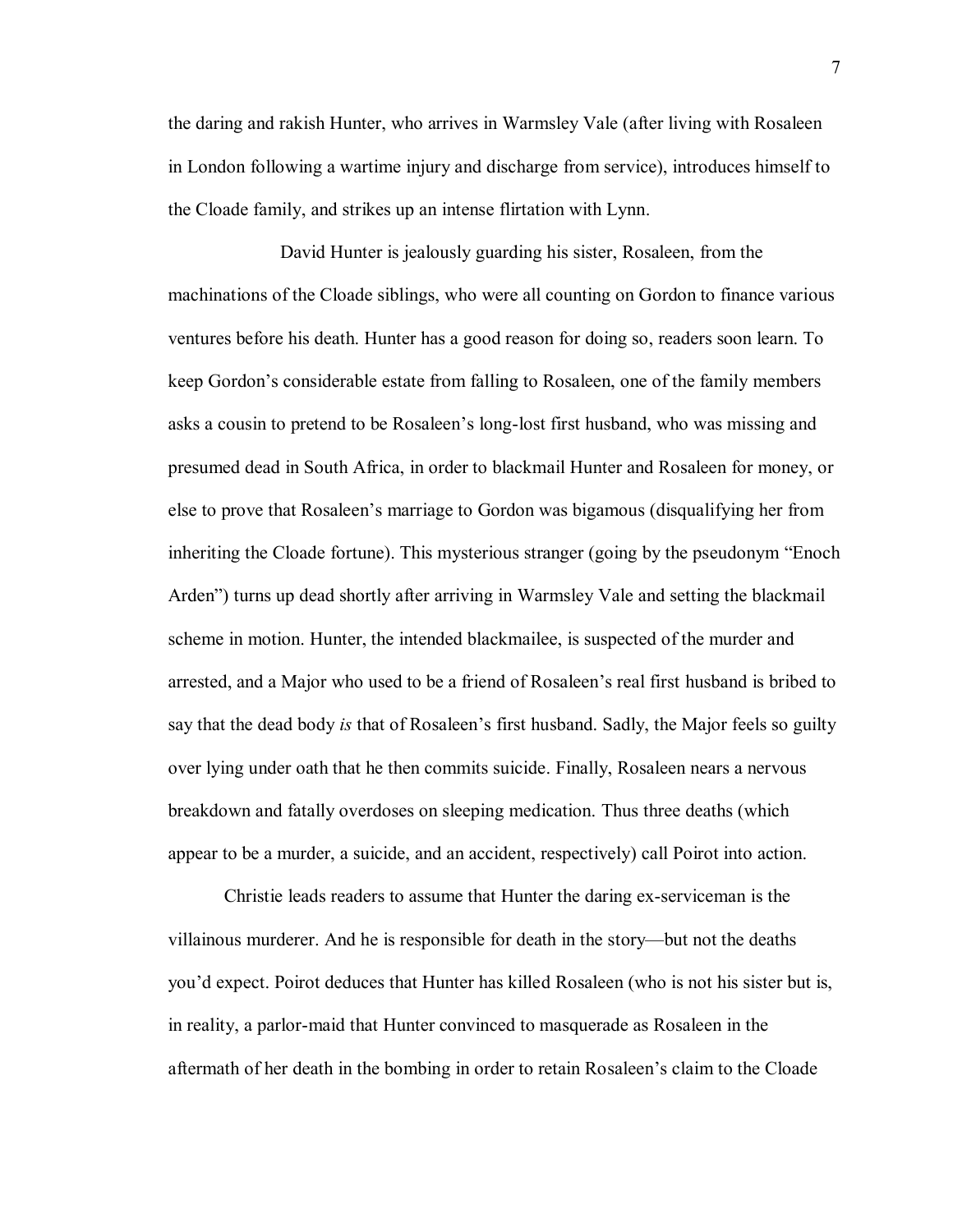fortune). To readers' surprise, it turns out that steady, dependable Rowley Cloade accidentally killed "Enoch Arden" during a violent confrontation, shoving him into the sharp edge of a fire grate and then attempting to frame Hunter for the murder. Rowley is also responsible for bullying the Major into his false identification of the body, thereby contributing to that man's suicide, and before this is discovered, he nearly kills his fiance Lynn as well, when she tells him she loves Hunter. Rowley is not, however, required to pay for any of these actions. David Hunter is instead sent to hang at the end of the story (for the poisoning of Rosaleen), while Rowley, cleared of all charges by the selective truth-telling of Poirot, looks forward to a life spent with Lynn.

Readers shed no tears over the fate of David Hunter, who is characterized by Christie as "not our sort" from the outset of *Taken at the Flood* (35). David Hunter comes out of a long tradition of dangerous but capable young men. The "soldier-hero" construction of masculinity has been around for as long as the classical tradition; Achilles is a typical example of this type, with his reckless skill and divine luck or protection. Graham Dawson writes that the idea of the soldier-hero has been "one of the most durable and powerful forms of idealized masculinity within Western cultural traditions since the time of the ancient Greeks" (1). This type of masculinity is associated with quick action, intrepid conduct, and decisive violence. Not surprisingly, the first time Christie introduces David Hunter, a gossipy Major is telling the story of Gordon Cloade's demise and David Hunter's miraculous hardiness in the bombing: "the wife's brother ex-Commando fellow—he preferred his own comfortable bedroom on the first floor and by Jove, he escaped with a few bruises" (Christie 8). Christie intends the Major's statements to frame reader opinions about David Hunter early on in terms of his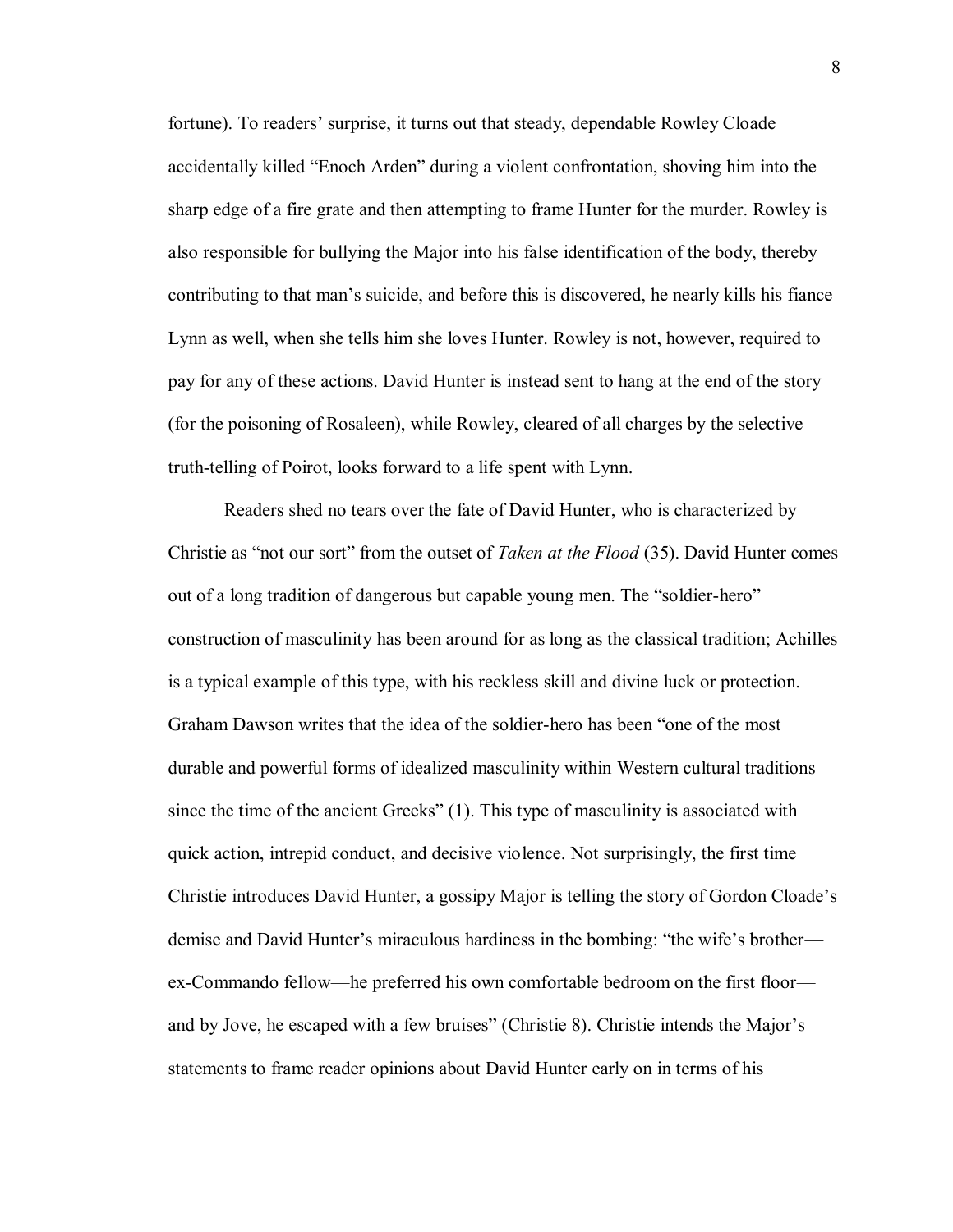relationship with his sister, Rosaleen ("the wife", and his relationship with the military ("ex-Commando") Both of these associations are signifiers that Christie's postwar readers would have been quick to understand, beginning with the term "commando."

The use of "commando" helps establish David Hunter firmly in the soldier-hero masculinity. "Commando" was both a new and an old term in WWII vernacular, when it became the standard term for Special Service soldiers in the British army. It is actually an Afrikaans/Portuguese word and was used during the Boer Wars by Britain to signify a cohort of elite fighters (Dobbie 81). The term was revived in 1940, reportedly by Winston Churchill, but in truth by Lieutenant-Colonel D.W. Clarke, Royal Artillery (Saunders 4). It was, however, an aptly chosen designation. It communicated all the original prestige of those successful Boer War fighters, because, as Elliott Dobbie writes in his examination of the word, "the very qualities which contributed so much to the effectiveness of the Boer commandos—tactical mobility, individual ruggedness, and initiative, knowledge of the terrain to be fought over—are the ones which have been emphasized in the training of the Special Service troops in [World War II]" (85). Hunter's classification as not only an ex-soldier but also an "ex-Commando" emphasizes his skills in fighting. It's the modernday equivalent of acknowledging that he was "special forces" and is used to explain how, in a bombing that caused four casualties, he survived with only a couple of bruises. Hunter embodies a traditional soldier-hero construct here: competent, careless of personal safety, and ridiculously lucky.

However, something that Christie's original readers would also have been aware of, although modern readers might not pick up on it as easily, is the fear inspired by the David Hunter-type of masculinity. After WWII, these returned soldiers were sometimes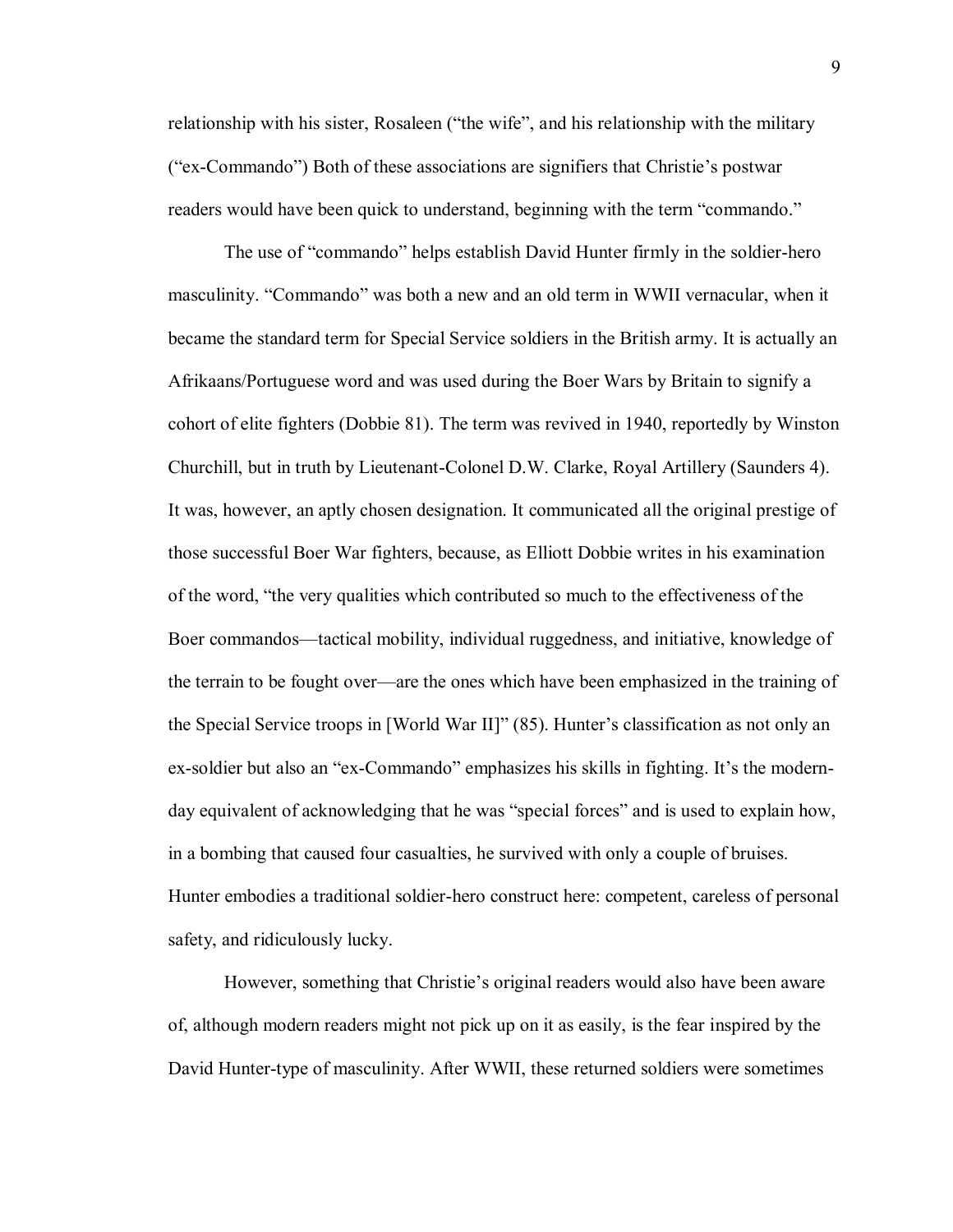perceived as a threat to the community—careless, cold, and endlessly self-interested. Although this perspective is not often found in the papers, "strict censorship of the press limited the expression of these civilian fears to personal diaries, literature, and film" (Bell 270). The British public sensed an inherent danger in sending men away to war, training and rewarding them for killing, and then welcoming them back to the homefront where their jobs had been taken by the girls they left behind. Some men adjusted well to postwar life, but a lot of men (especially in Christie's novels like *And Then There Were None*  or *Death In The Clouds*) did not. They had learned that they had the power to take life, and they were willing to do it again for personal gain, or even just for sadism's sake. Hunter turning out to be a murderer in *Taken by the Flood* would not have surprised anyone, because of men like Gordon Cummins.

Gordon Cummins, also known as "the Blackout ripper" or "the Wartime ripper" was a notorious British serial killer in the early 1940s (Read). Over a six-day period in 1942, Cummins murdered four women and attempted to murder two more during the government-imposed blackouts. These murders, notoriously brutal and at the peak of WWII, instilled a sense of fear in the British public, in part because of Cummin's career as a leading aircraftman in the Royal Air Force. The women he murdered were primarily sex workers for servicemen, and at the time of his conviction he had no criminal record, nor did he have a history of violence. It took a lot for any news to break through the stranglehold that war news held on the papers and the wartime censorship of material that could generate panic, but ghastly, gruesome quadruple murders perpetrated by activelyserving military men did burst through. And Gordon Cummins was not the only famous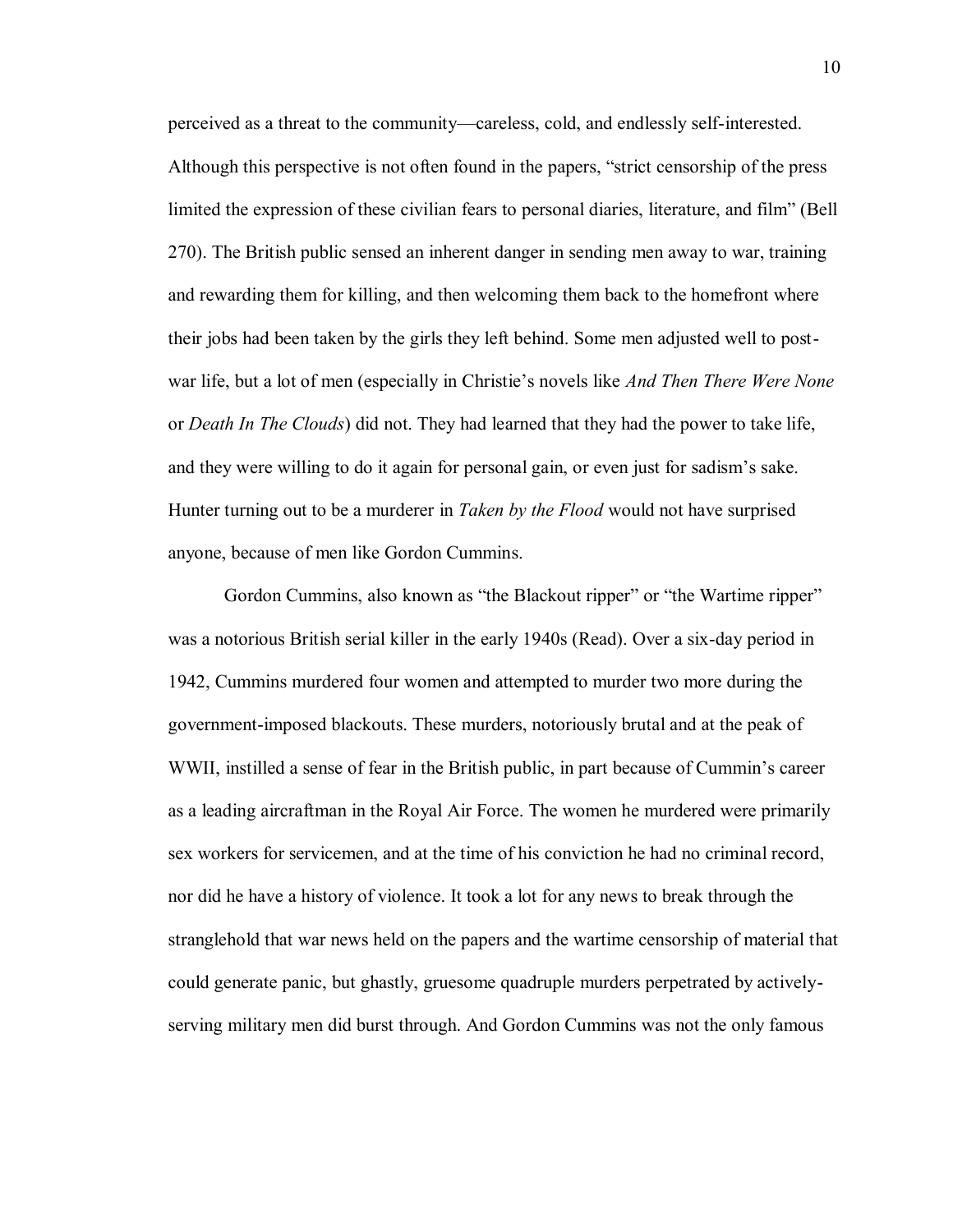active-duty service member murderer from this time period. So on the homefront, people were conflating violence with soldiers—even Britain's own boys.

Christie's characterization of David Hunter very much fits into this risky soldierhero world, a world in which his military service is met by distrust in the small village of Warmsley Vale and he is seen as dangerous, especially to women. He has aspersions cast on his character by Lynn's mother, who re-tells the gossip that David and Rosaleen may be masquerading as siblings when they may actually be lovers (Christie 65). The Superintendent investigating the Enoch Arden murder admits that he "endorsed the common opinion that Mrs Gordon Cloade 'wasn't a lady,' and that Mrs. Gordon Cloade's brother was one of those young firebrand Commandos who, though they had had their uses in time of war, were to be looked at askance in peacetime" (Christie 104). The use of the word "commandos" here again is interesting, solidifying the fact that Hunter is a skilled fighter, but that the skill doesn't come with accompanying respect. It instead is accompanied by a dose of skepticism towards the young man. Christie is also drawing class distinctions here, making clear what kinds of masculinity are useful and acceptable in different spheres. Although the soldier-hero is appropriate for the battlefield, spoken of with approval by Major Porter in the opening scene which takes place in 1944, being a "young firebrand Commando" is less acceptable in times of peace, when the rich are supposed to be gentlemen of leisure, rather than driven by social ambition.

Nevertheless, Christie makes it clear in the text that the general mileu against David Hunter comes more from his ex-Commando status and his way with women than any imminent threat he poses to the community's physical safety—in fact their distrust of him comes as much from their trauma as from his own. After he is arrested for the Enoch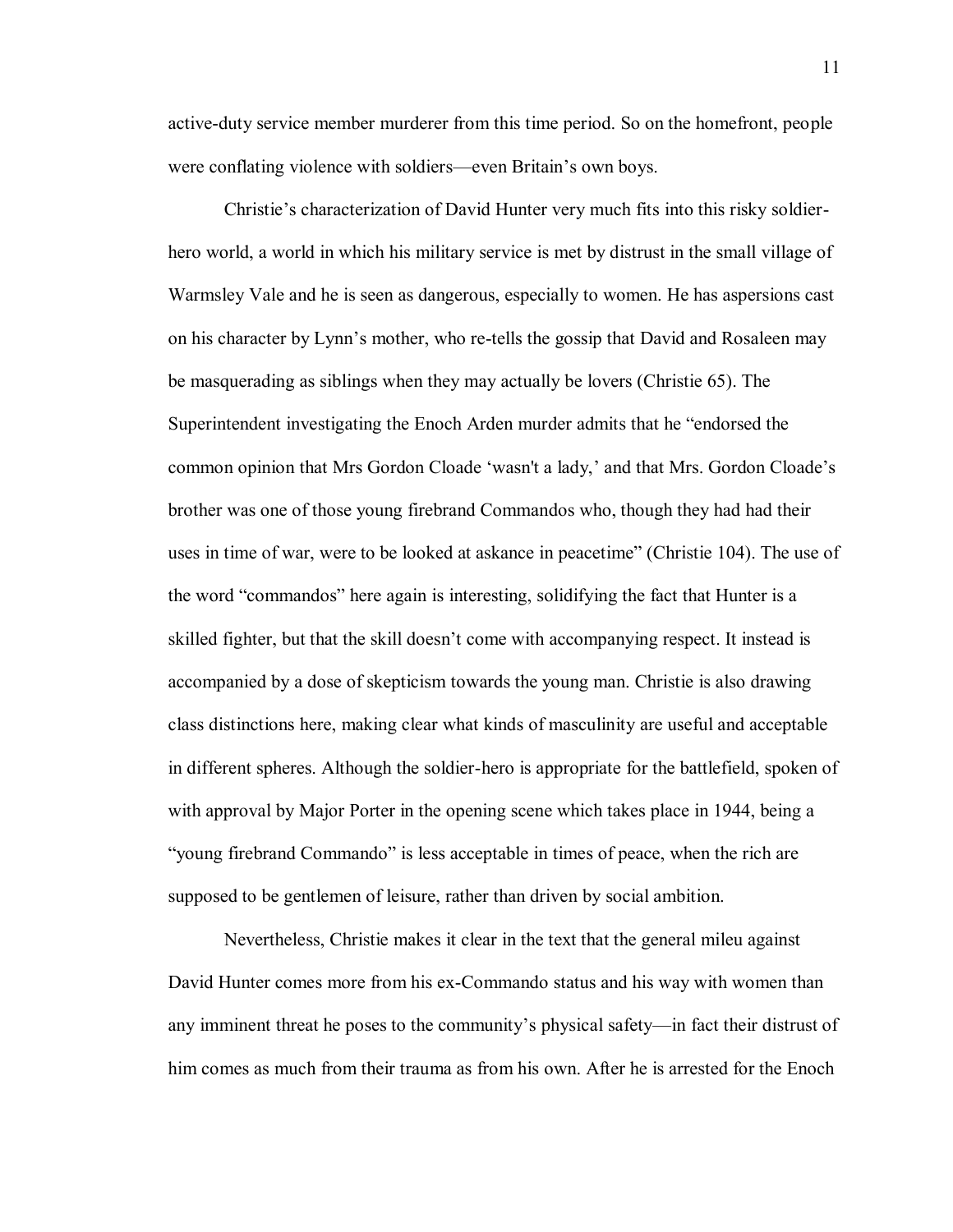Arden murder, his former Brigadier comes down to Warmsley Vale to see what he can do. However, Lynn's recounting of that exchange also suggests that even the Brigadier is unsure if David is guilty. Lynn says of her conversation, "He's been telling me about David, how incredibly daring he was. He said David was one of the bravest people he'd ever had under him. And yet, you know, M. Poirot, in spite of all he said and his praise, I had the feeling that he wasn't sure, not absolutely sure that David hadn't done this!" (Christie 190). Lynn is feeling the inherent danger of the soldier-hero construction, and she understands that even men who have served with David aren't sure that he wouldn't commit murder under the right circumstances. The convoluted nature of Lynn's feelings is mimicked in Christie's writing—the double negative "not absolutely sure that David hadn't done this" creates enough room for doubt that it's impossible to truly tell whether or not David is innocent. The reasonable doubt, so critical for any courtroom, has been created in Lynn's mind, and she can't decide whether she is more enamored with David's "daring" and "bravery" or more frightened of what he might have done. When Hercule Poirot asks if she is sure that David is innocent, Lynn responds with a "crooked, rather pathetic smile," and says, "No—you see, I've never trusted David. *Can* you love someone you don't trust?" (Christie 190). This personal mistrust of David Hunter is not unique to Lynn—the village, Rowley, and the Superintendent all express it as quickly as possible. These expressions of mistrust focus primarily on Hunter's status as a Commando in the army rather than his clear control over Rosaleen or his greed, both of which are also almost instantly visible. The fact that his critics emphasize his military history demonstrates a fascinating inversion of the soldier-hero construct: a soldier-villain masculinity.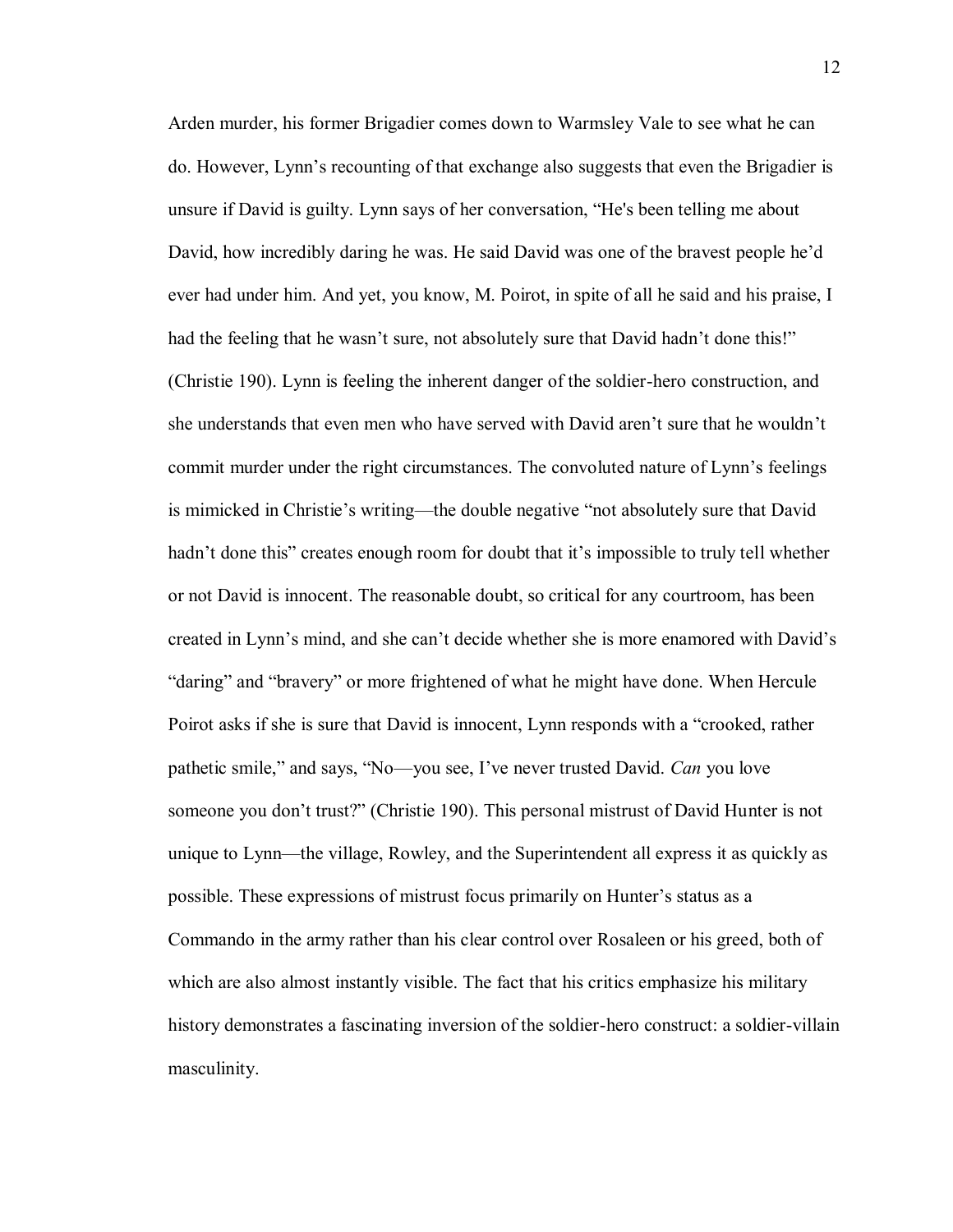Ultimately, Christie allows the social mistrust of David Hunter to be vindicated, validating post war fears about dangerous, social-climbing demobbed soldiers. Hunter is discovered to be not only a murderer but also the architect of the long con that forced one of the Cloade's housemaids to masquerade as Rosaleen Cloade after her death in the bombing. This plot twist—a character using the Blitz to disguise a death—has its roots in a popular news item from the Blitz as well. In 1941, Harry Dobkin murdered his estranged wife in London and buried her in the rubble of a blitzed building, knowing full well that when her body was discovered, there would be little way to recognize her and to determine that she had been murdered, rather than a victim of the air raid (Bell). Dobkin was caught over a year later, thanks to improving forensic techniques, but the case raised a significant question about the likelihood of such crimes in the uncertainty and fear of WWII London (Bell). Hunter, in a variation on this theme, has stolen a ridiculous amount of money from his dead brother-in-law and forced a young woman to go along with his scheme for *years*, mostly by scaring her into it. Characters' suspicions that Hunter is a "*dreadful* young man!" are thus justified (Christie 22).

Christie cultivates this suspicion throughout *Taken by the Flood*, barely giving readers a chance to wonder if Hunter did it, even before it becomes clear in the novel what, exactly, was done. It's not a matter of *if*, it's a matter of *how.* Relatively early on, we get a glimpse of what Hunter is capable of in a scene in which he scares Rosaleen into compliance. As she says that what they've done is wicked, Hunter begins planning ways to extricate them from the *crisis du jour* (blackmail) and the narration reads:

He stopped, his eyes became dreamy, far away. Behind them his mind worked, considering and rejecting possibilities. Then he laughed. It was a gay reckless laugh.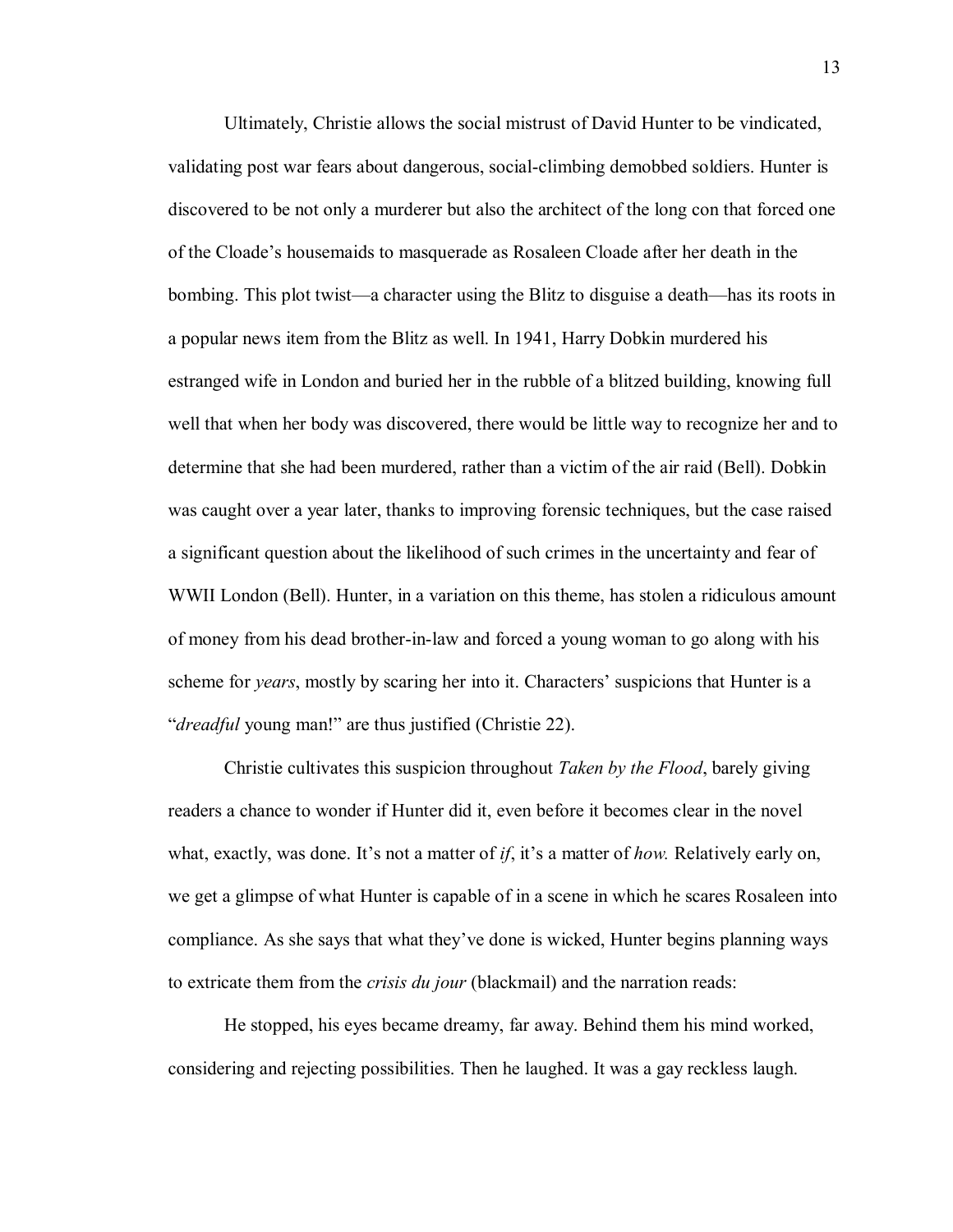There were men, now dead, who would have recognized it.... It was the laugh of a man going into action on a hazardous and dangerous enterprise. There was enjoyment in it and defiance. (Christie 83)

The terror of a man like David Hunter is that he is both thoughtful and reckless. He is experienced enough to "conside $[r]$  and rejec $[t]$  possibilities" but also to laugh in the face of the people he has harmed through his scheme. His laugh is "gay" and "reckless" showing that he gets real joy from his plotting and deception. At the moment in the story, Hunter's plan is to foil a blackmailer, not to commit murder, but the enjoyment he gets from it is linked to the enjoyment he gets from war. Not only is he going to hurt someone, but he is also going to enjoy it. And when Christie tells us that there are "men, now dead, who would have recognized [the laugh]" it's impossible to tell whether those would have been other commandos or victims of Hunter's state-sanctioned killing as a commando. Christie has made it clear that even if he is not responsible for murder at this point in the novel, David Hunter is a killer and a danger to British society. He seems to deserve the sentence he receives when he does, finally, kill Rosaleen: death by hanging. However, more terrifying in this text is the other killer, a man who will cause the death of two people yet be neither tried nor convicted by a jury: Rowley Cloade.

#### **III. "Good old stay-at-home Rowley": Rowley Cloade**

Although David is built up as a threat throughout *Taken at the Flood*, Christie uses him to misdirect her readers from the real perpetrator of two of the three deaths in the novel, and the scapegoat for all of England's collective trauma, Rowley Cloade. Rowley is characterized as the good-looking, safe farmer who had to stay home to help with the food production aspect of the war, whike his dearest friend was killed in combat,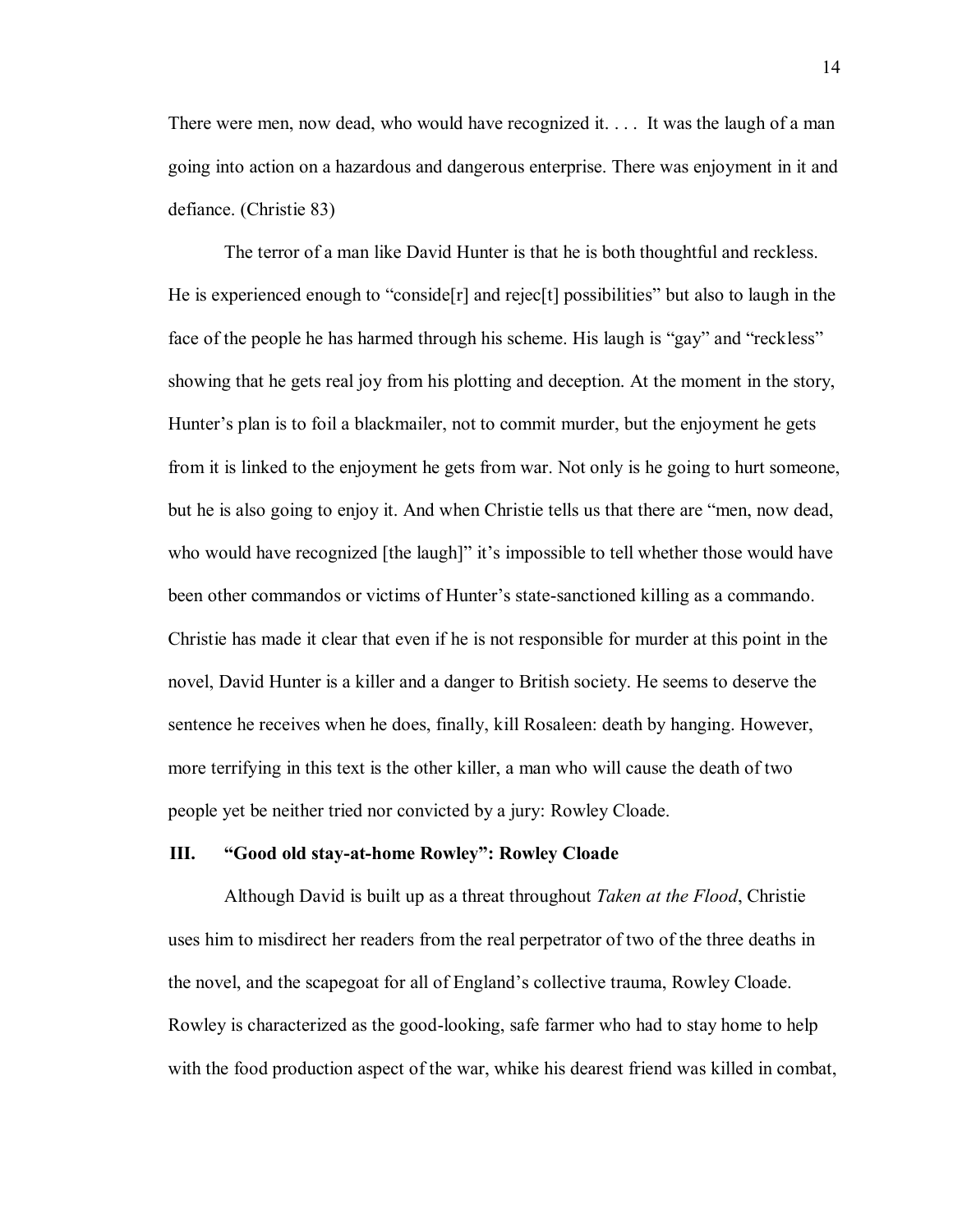and his fiance, Lynn, went abroad with Women's Royal Naval Service (known colloquially as the Wrens) to live a life of adventure during the war years. In contrast to Lynn and David, Rowley seems to fit the domestic model of masculinity exactly. He is slow, solid, and safe. He understands fair play and all the social conventions of his time, and he attempts to follow them without deviation, even though the metrics that he uses can seem bizarre. Jessica Meyer writes of the polarity that exists between the domestic man and the soldier-hero, emphasizing that, while the adventuresome, exciting soldierhero type of masculinity appealed to many during the postwar era, "the power of the domestic roles of men as providers and protectors remained strong" (6). Meyer identifies the "potential for conflict between these two identities, the domestic and the martial," one that definitely plays out on the page as Hunter and Rowley struggle for control of both the Cloade fortune and Lynn herself (12). However, although Rowley seems solid and dependable, he proves throughout the course of the novel that he is a real threat to the community, a fact that goes unaddressed because his trauma also goes unaddressed.

Although he is reliable, Rowley's lack of a war record creates complicated perceptions of him in the text, perceptions that relate to Christie's own wartime experience witnessing both civilan and soldier trauma. Lynn and Rowley's Aunt Kathie tells Poirot that "Rowley, of course, is a splendid person, but possibly—well, a little dull," which has been the reader's carefully constructed perception of him all along (Christie 155). Throughout *Taken by the Flood*, Lynn talks about Rowley as a safe option, albeit a boring one. For example, Lynn introduces Rowley into the narrative by ruminating that if she married him, she would no doubt have "a good life with him—not exciting" (Christie 19). Lynn's Aunt Kathie later says to Poirot, "Rowley, you see, has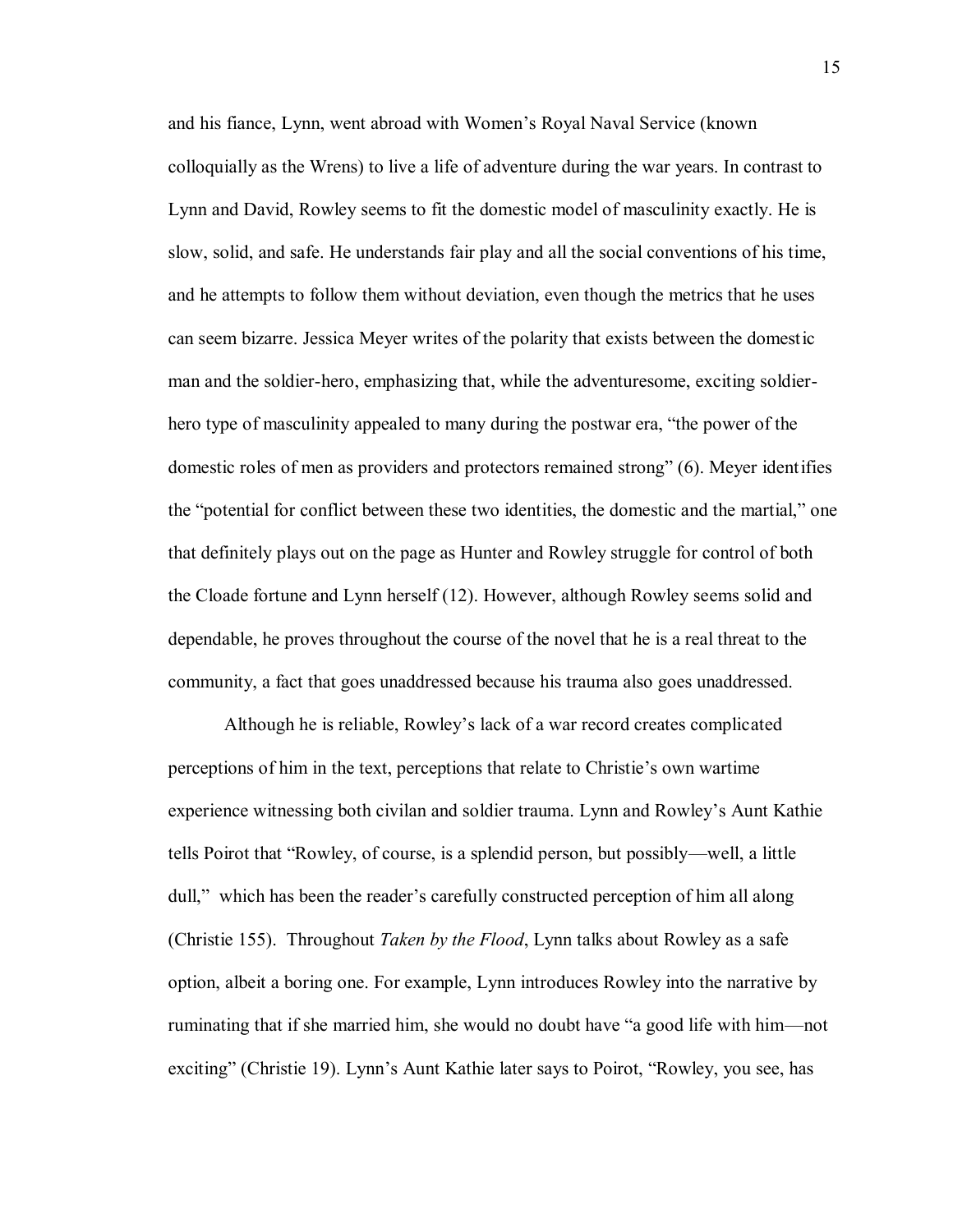been here on his farm all through the war—oh, quite rightly, of course—I mean the Government wanted him to—that side of it is quite all right—not white feathers or things like that as they did in the Boer War—but what I mean is, it's made him rather limited in his ideas" (Christie 155). The scatter-brained nature of this confession, replete with dashes and mitigating language, does not mask the fact that there is something defensive in the ways that the Cloades talk about Rowley. Despite Aunt Kathie's repeated assurances that it's "quite all right" for Rowley to have been released from the draft in order to help feed insular Britain, there's still a sense that as a healthy, young man, he should have been fighting on the front lines while Lynn sent him off with a handkerchief wave at the train station. The fact that it didn't happen that way seems, from the defensive way Kathie is talking, to have caused no small amount of stir and gossip in Warmsley Vale.

The fact that Rowley doesn't fight in the war makes him an untraditional character, considering most war literature focuses on those who did not avoid conscription, but he was not anomalous in his time. Conscription came for every man between the ages of 18 and 41 in 1939, but there were various exemptions, and even at the peak of the war, there was still a 2:1 ratio of men staying home who were either unfit for service or performing skilled labor in a civilian capacity, compared to men in the armed forces (Pattinson 710). According to the U. K. Parliament, skilled labor included "key industries and jobs such as baking, farming, medicine, and engineering" (U. K. Parliament). However, there were also programs such as the "Land Girls" set up, whereby urban women were moved to a farm in a rural community and taught agricultural skills, thus allowing a man to trade his plowshare for a gun. The fact that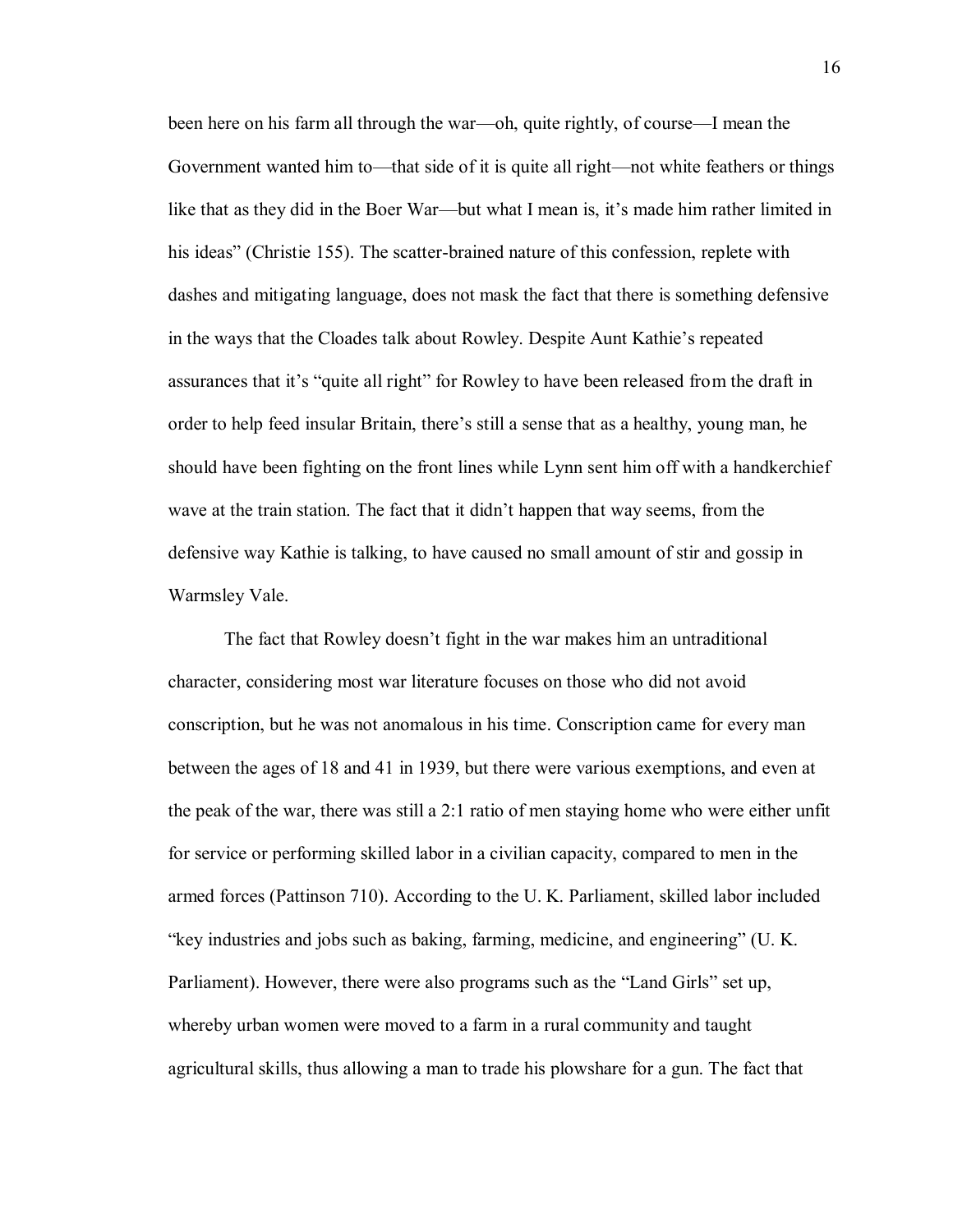Lynn does not take this approach is remarkable enough that Poirot even comments on it: "You could have worked, could you not, as a land girl, here in Warmsley Vale?" (Christie 189). Lynn's choice to go into the Wrens makes her seem much more active in comparison with Rowley's inactivity, and this once again makes the point that Rowley is a man with a limited amount of power in this society, in large part because he didn't fight. However, that doesn't mean that Rowley isn't dangerous. The risk associated with Rowley doesn't come from his cockiness or bravery—it comes from his insecurity and his often frightening moral code.

And, in fairness to Rowley, staying home to farm was not his first choice either, but rather a choice that was taken from him, like so many choices were, during the war years. Rowley originally intended to serve, but Christie tells us early on in the book that he and his best friend Johnnie tossed a coin over who would stay behind to mind the farm and who would go abroad to fight. The very next lines read, "[Johnnie] had been killed almost at once - in Norway. All through the years of war Rowley had never been more than a mile or two from home" (Christie 38). This perceived distance from Johnnie's death is covering up deep civilian trauma, partially linked to a complete lack of control over his future. Unlike David and Lynn, veterans who don't talk about the friends or freedom they have lost, it seems to be all Rowley thinks about. From Christie's oblique references to Johnnie, it's clear that Rowley deeply grieves the death of his friend—when Lynn first brings Johnnie up, their conversation reads: "'Rowley,' she hesitated, 'did you *mind*—I mean—Johnnie—' His cold level gaze threw her back on herself. 'Let's leave Johnnie out of it! The war's over—and I've been lucky.' 'Lucky, you mean'—she paused doubtfully—'not to have had to—to go?' 'Wonderful luck, don't you think so?'. . . his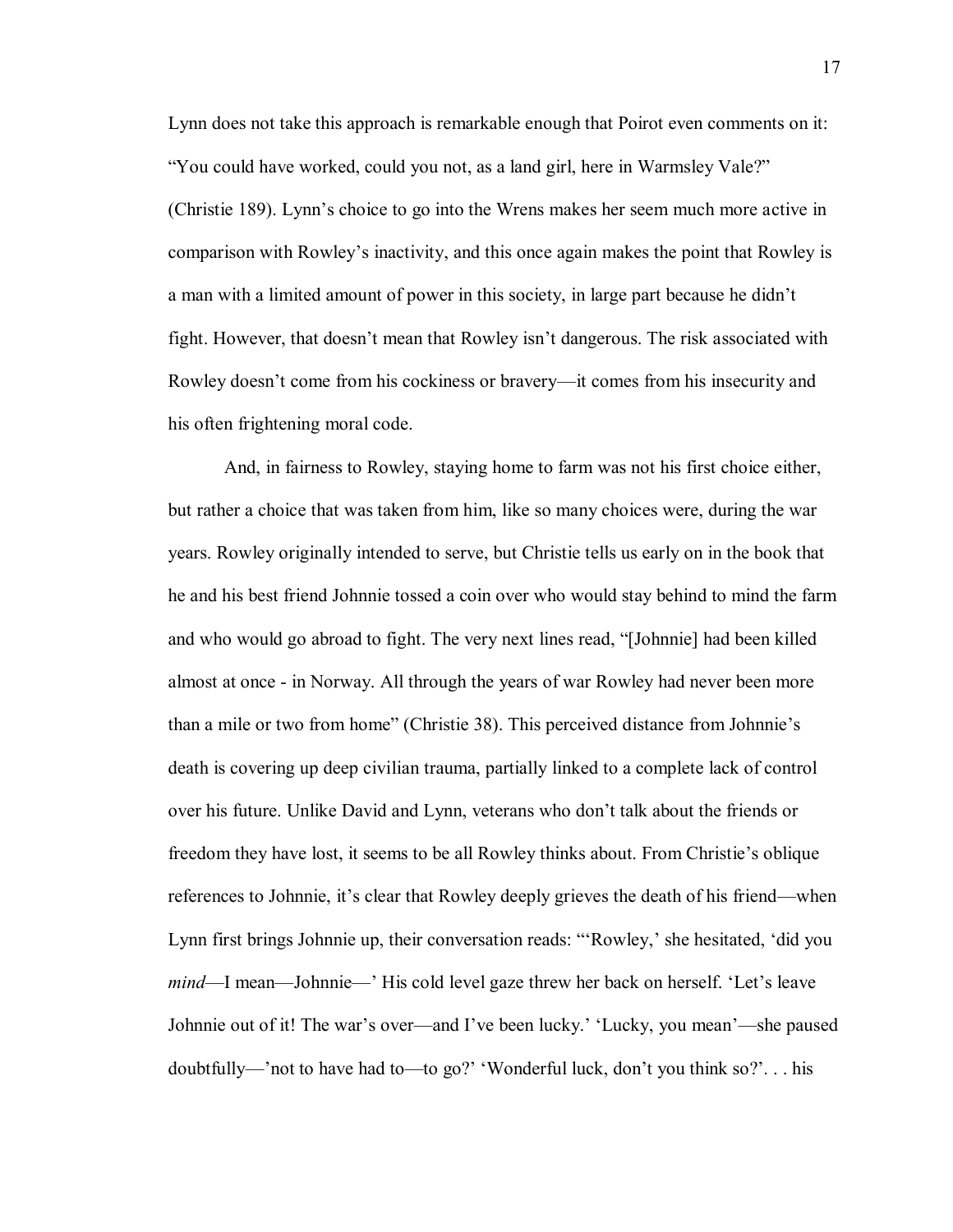voice was smooth with hard edges" (Christie 38). This refusal to even talk about Johnnie, who, because of the luck of the draw, died in Rowley's place, hints at deep, lasting hurt. Although he comes across to Lynn as "cold" "level" and "smooth," the underlying language of "thr[owing] her back" and "hard edges" mingled with his obviously fake cheer show that Rowley is grieving deeply, but doesn't have the language or competence to address his pain, and so he instead represses this grief and guilt. Later on, Lynn brings up Johnnie again, saying "bitterly: 'Oh, I know! If only Johnnie hadn't been killed -'" to which Rowley shouts, "Leave Johnnie out of it! Don't talk about that!" Lynn is astonished at this display of emotion, and Christie exacerbates this anger with a physical description: "His face was red and congested. He seemed beside himself with rage" (Christie 64). This explosive reaction illustrates just how close to the surface Rowley's trauma is, and just how angry it can make him.

This repressed anguish is primarily manifest in the relationship between Rowley and Lynn, which bears the brunt of Rowley's inability to grieve properly, in part because Lynn has returned from the war happy, healthy, and bubbling with excitement, while Johnnie is dead. Rowley doesn't express any relief that she is home safely, instead seeming to resent her wartime experience which creates a rift between them that seems impossible to heal. When Lynn talks about her adventures, Rowley's tone is "quiet," but there is also "something behind those even tones," something that's hard to define because "it had never…been easy to know exactly what Rowley was thinking" (Christie 38). Later on in the scene, Rowley comes across as sarcastic and hostile to Lynn's desires, with calculated, condescending lines like, "But, of course, you service girls will find it hard to settle down at home" which make Lynn flare up (Christie 39). Rowley is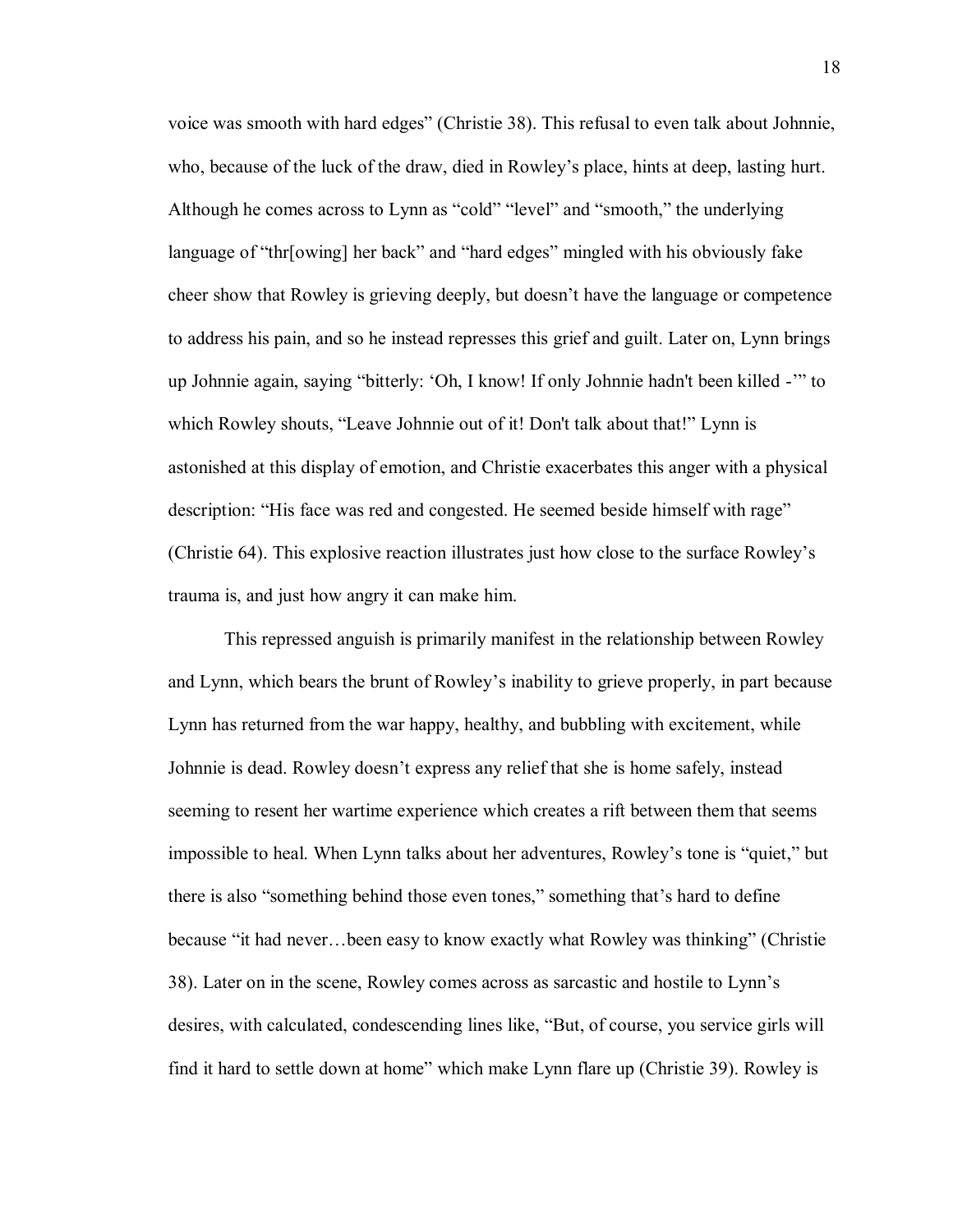using traditionally masculine language of "settling down" in contrast to "home" which implies there has been a stirring up that previously only men would have had access to before the war.

Rowley's domesticity also causes angst for Lynn, who resents being made to feel masculine for her wartime service, and thus throws David Hunter's soldierly masculinity in Rowley's face. When he tells her that he's sure she won't like Rosaleen's brother, David Hunter, Lynn lashes out, "'You don't know who I like, Rowley, or who I don't! I've seen a lot of the world in the last three years. I—I think my outlook has broadened'" widening the gulf between them (Christie 38). Rowley sees some key differences between himself and his fiance, but he seems to think if he ignores them, they'll go away. Lynn thinks to herself in this same, stilted scene, "What a queer topsy-turvy world it was. . . . It used to be the man who went to the wars, the woman who stayed at home. But here the positions were reversed" (Christie 38). She also thinks of Rowley as "unemotional," although he clearly is uneasy about the power upset in their relationship, and Lynn is "nervous" as she thinks, "Here was Lynn Home-from-the-wars, and here was Rowley Stay-at-home" (Christie 38). For all the talk about what a safe option Rowley is, Rowley at this moment appears fragile, even more liable to unpredictable violence than David Hunter.

Rowley in the text is perfectly identifying the crisis of masculinity that critics have identified coming out of WWI and then again after WWII. Part of the tension of this book lies in Christie's characterizing Rowley as the classic British type of a land-owning gentleman from old money, emblematic of British-ness, while masculinity in WWII was often more about what men were not than what they were. "Hegemonic masculinity,"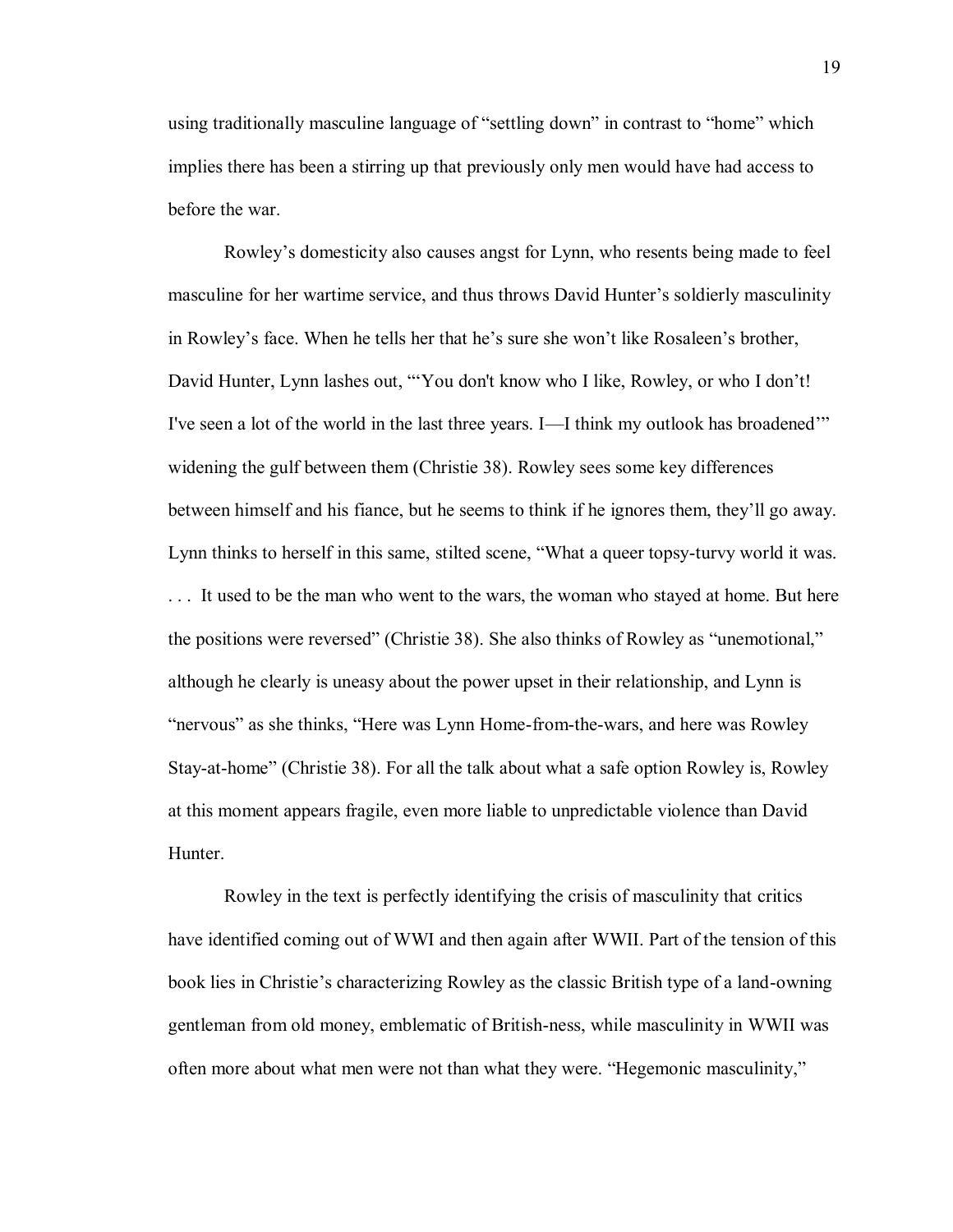writes Sonya Rose, "was constructed in opposition to both a hyper-masculine Nazi-like image, and to images of emasculated or effeminate men personified by old men and cowardly pacifists" (177). Rowley is hard to place in this context because he certainly doesn't fit the hyper-masculine image or that of the effeminate man; David Hunter and Poirot fill these contrasting roles in the novel. But Christie is suggesting the idea that just because a man is not hyper-masculine or effeminate does not necessarily mean he is an ideal man. In fact, not knowing where to place oneself, being defined by the absence of certain traits, could be even more dangerous. Rowley is thus better characterized by what Rose calls, "tempered masculinity," embodying reserve, reason, and an impossible tension between domesticity and masculinity that had become almost standardized in the inter-war period (179). Rowley is one of the "little men" who fit well into the anti-heroic mood of the post-WWI era in Britain, but this construction must now be rearticulated to fit the WWII requirements forced on all the men who stayed home instead of enlisting (Rose 180).

This messiness, or topsy-turveyness of post-war masculinity, as Christie puts it, is a result of this "crisis of masculinity." The editors of *Behind the Lines* write that starting as early as the first World War, soldiers were finding themselves in a "crisis of masculinity" after realizing that "so-called masculine traits are not universal, natural attributes of men" (Higonnet qtd. in Plain 25). The awkwardness of Lynn assuming Rowley's role in the relationship forces Rowley to acknowledge the fact that he's been forced to give ground to Lynn in the masculinity department, which hurts his pride. The greater societal crisis, then, is played out on the micro-scale as Rowley and Lynn struggle to redefine their masculinity and femininity, attempting to discover in the process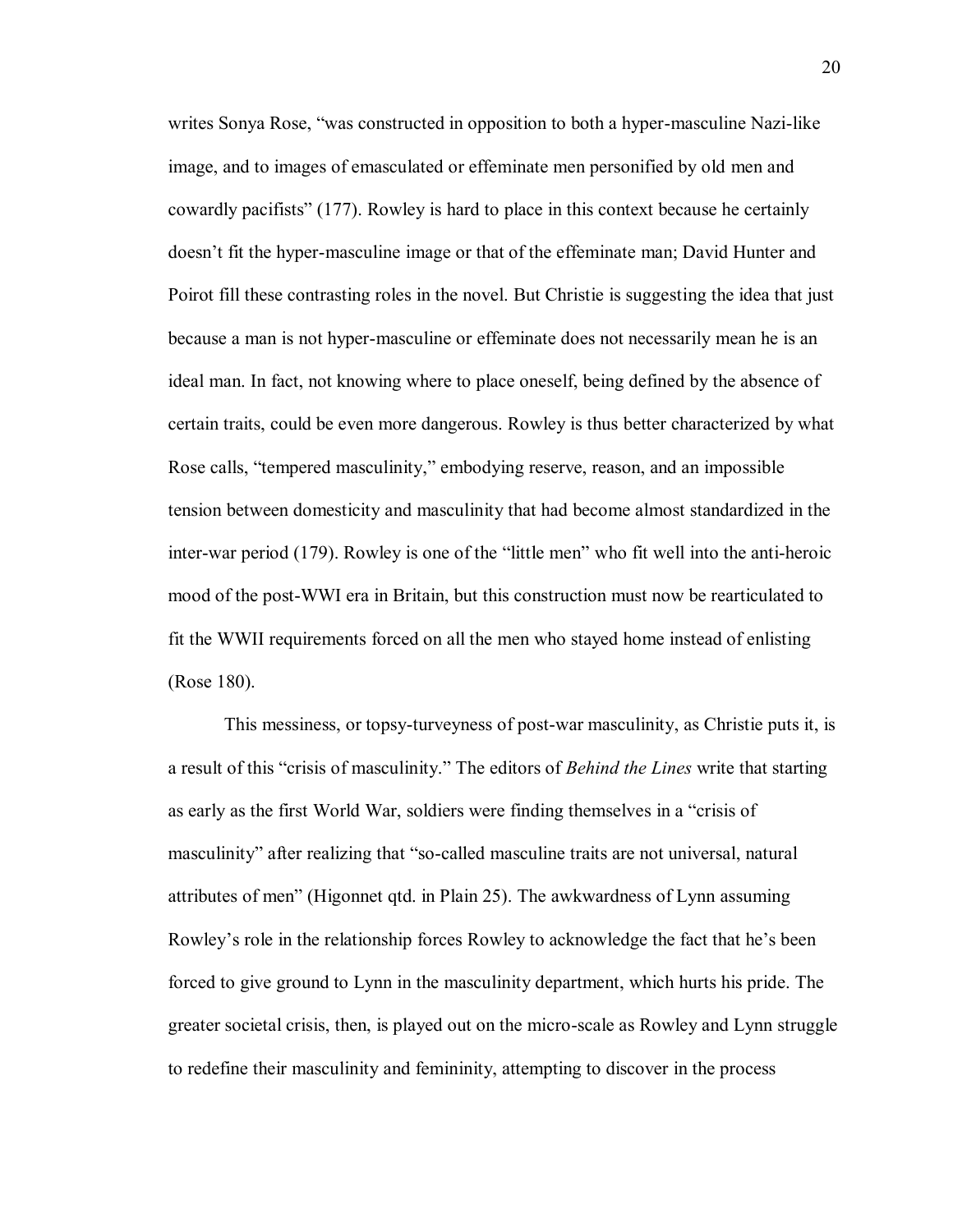whether or not they have the same gender expectations for each other. Although Gill Plain's comment that "the patriarchal system . . . stands firm despite the chaos of war" remains true, women continuously claim traditionally male attributes, as Lynn does, demonstrating her fluidity and robbing Rowley of the foundation of his own sense of masculinity (Plain 26). He can't provide for Lynn when she asks for money, and he can't defend her against the predations of David Hunter, leading to his strong feelings of inefficacy. In fact, "displaced through war from the center of his logocentric universe, man [and by extension, Rowley] temporarily becomes the other" (Plain 26). Rowley has clearly maintained the role he was always meant for—he's a farmer—but with everyone else going off to the theater of war, all of a sudden his role is other and he has been left behind, displacing him from the center of his own universe and making him peripheral to his own life.

Thus, unmoored from his foundation of masculinity, Rowley finds himself in a topsy-turvy world where Lynn and Johnnie go off to the warfront while he stays behind as a twist of fate, deprived of choice and tending the cows. Then, Rowley is destabilized as to his place in comparison with the people he grew up around, and tortured by debilitating guilt about the loss of Johnnie—unbalanced like this, Rowley begins to unravel in the text. Although a lot of blame early on is heaped in David Hunter's corner, Rowley has some disconcerting scenes. For example, after a meeting with the pretty, vacuous Rosaleen Cloade to ask for money, Rowley thinks, "There was something appealing about her, she had the same pathetic quality as the little calves he had driven to the butcher that morning. He looked at her as he had looked at them. Poor little devils, he had thought, a pity that they had to be killed" (Christie 68). The comma splice in the first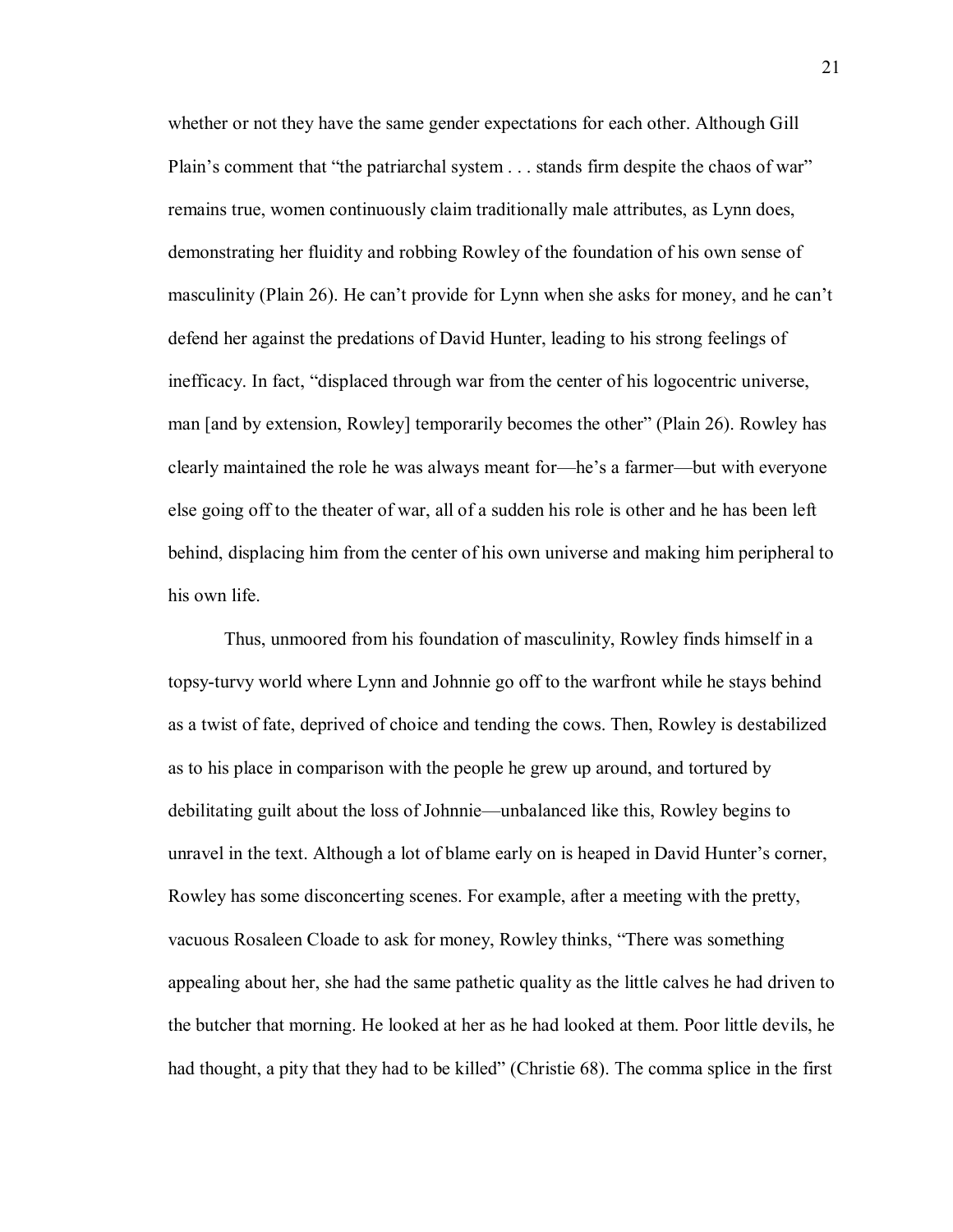sentence makes Rowley's disjointed thoughts seem connected, making the reader's mind work overtime to connect Rosaleen to the calves and then to death as Christie forces us to make the same horrifying associations that are coming naturally to Rowley. And, in doing so, she gives us a sense that we should be afraid, not just of David Hunter, the rakishly self-centered commando, but also Rowley Cloade, the solid, deliberate young man who can dispassionately lead calves to slaughter and sees Rosaleen as "appealing" because of the way she reminds him of targets of violence. Rowley is literally becoming a Hunter, because of his trauma as a civilian, and is thinking about butchering Rosaleen as something that could make him feel more masculine, more in control.

Rowley's repressed rage doesn't just lead to thoughts of violence—it leads to real violence as well, which seems to be the natural outcome of his trauma. In reaction to his fear that his life will be further destabilized and that he will lose his farm through lack of funds, or his fiance through lack of manliness, his actions cause the death of two men, the Enoch Arden blackmailer, whom Rowley shoves into a marble corner to attempt to teach him a lesson. Rowley, on realizing that he's killed Arden, leaves David Hunter's cigairette case in an attempt to frame Hunter for his own manslaughter. Later, Rowley induces a man to commit suicide, and again destroys all evidence of his own involvement. And Rowley's reasoning kind of makes sense—after all, people have been telling him for years now that there's nothing the matter wrong with him, that, in fact, he's lucky for not having to fight. So, it's not shocking that he chooses to repress the facts of his own guilt in the same way that he's repressing guilt about never being in the war at all.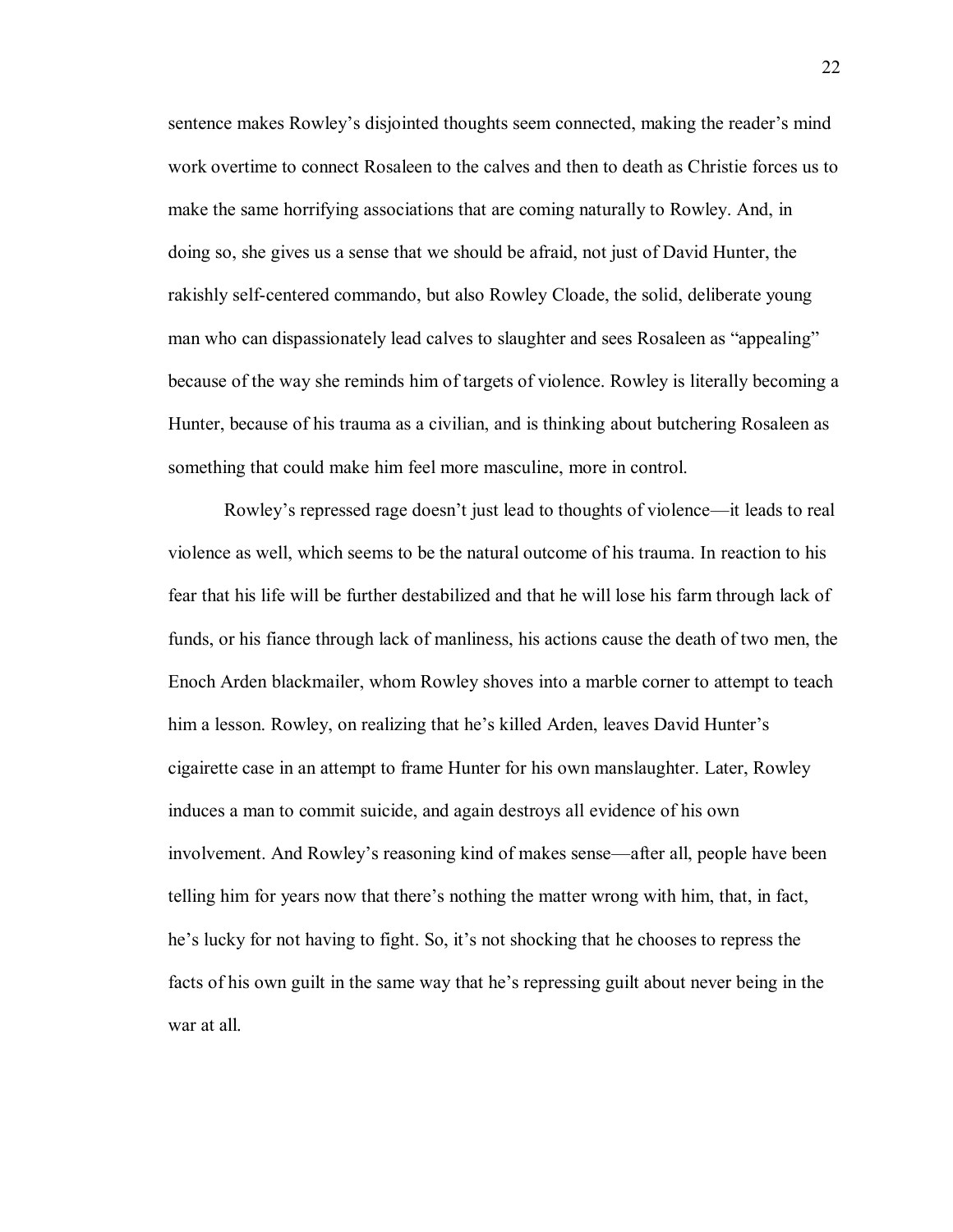This trauma and anger build until they finally explode into the climax of the plot, when Rowley, in a fit of rage and distraught by the fracturing of his power, attempts to strangle Lynn to prevent her from going away with David Hunter, saying, "*I've killed two people. . . . Do you think I shall stick at killing a third?*" (Christie 206). He's not trying to kill Lynn because she knows too much, or because she's discovered he's not the same person she thought—he's trying to kill her because she has chosen to leave him, and he cannot bear losing one more person to the masculinity demanded by war, masculinity he doesn't feel that he can live up to. As she tells him her plans to leave, he reacts physically again in his anger: "He came nearer to her. The blood was welling up in his neck, the veins of his forehead were starting out. That look in his eyes - she had seen it once as she passed a bull in a field. Tossing its head, stamping its foot, slowly lowering its head with the great horns. Goaded to a dull fury, a blind rage" (Christie 205). This "dull fury" and "blind rage" are linked to "blood" and "veins," medical language that seems reminiscent of battle injuries, except for here they stay restrained, just below the surface of the skin. As Rowley yells at Lynn about his life being hell, and how he refuses to let her go, Lynn rises and retreats, with Christie writing, "This man was not a man any longer, he was a brute beast" (Christie 205). In losing his masculinity without compensating, Rowley has become bestial, at least in Lynn's eyes. The last words she hears before she passes out, his hands squeezing her throat, are tragic, and yet almost garishly cliche words: "I can't bear any more" (Christie 206). And he's right. At this point in the text, Christie is making perfectly clear that his ability to control and repress his trauma has limits. Limits which Rowley has just surpassed in his fury at losing one more thing. Only the dramatic arrival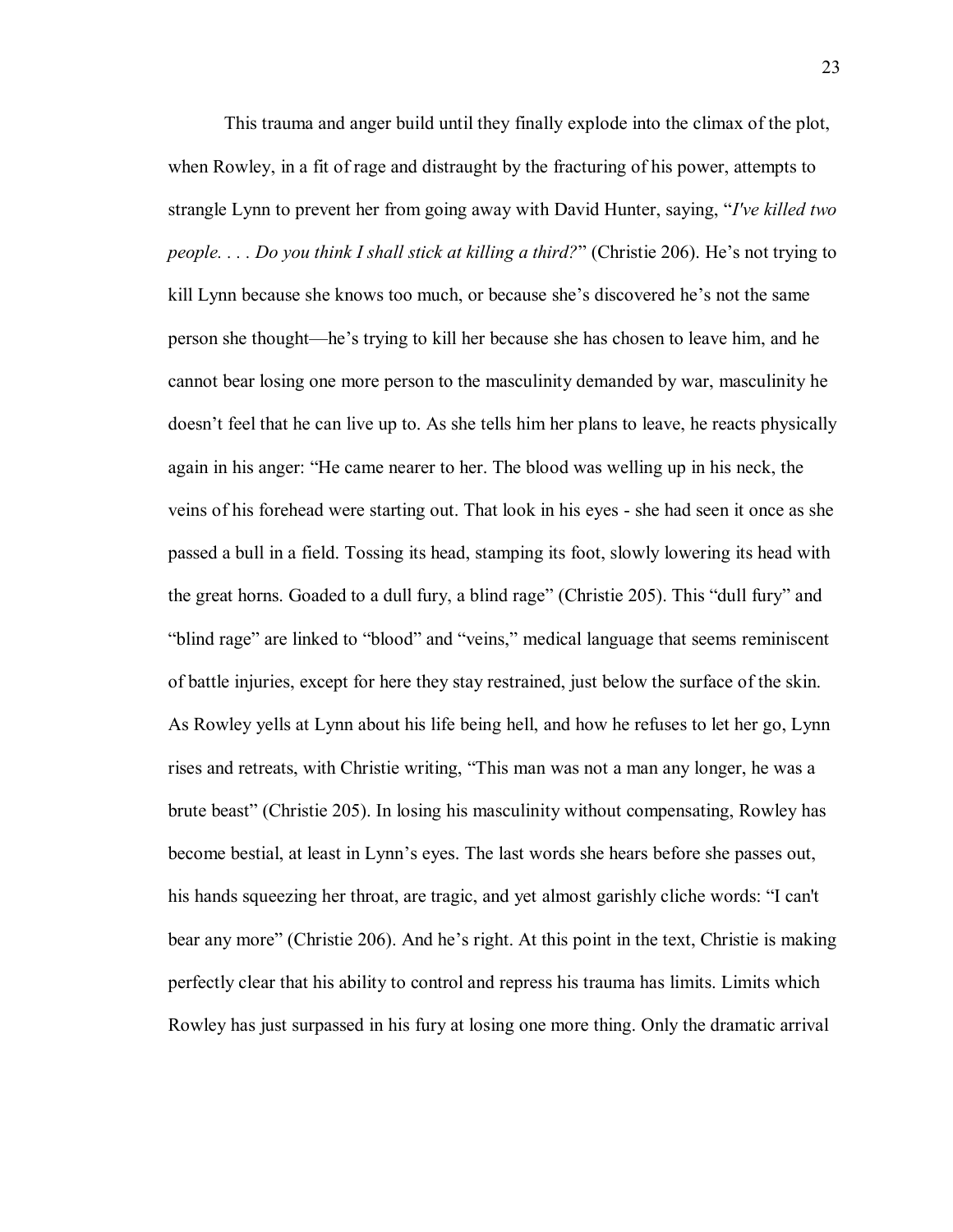of Poirot prevents him from killing Lynn, in an attempt to regain control as well as to negate his own feelings of unimportance, shame, and repressed grief.

Although it remains unspoken, it's clear that Poirot and Lynn justify Rowley's crimes because of his lack of a war record and the civilian trauma he feels that he's faced as the "Man She Left Behind Her" (Christie 205). After the crisis of strangulation has passed, he still has all of these pent-up words, fragmented ideas, that he just can't quite reconcile. He says, "I've sometimes thought I'm going mad—perhaps I am a bit mad. First Johnny going—and then the war—I—I can't talk about things but sometimes I'd feel blind with rage—and now Lynn—and this fellow" (Christie 211). Rowley has been taught to equate anger and strong emotion to insanity, compounding his shame, and all these broken-off ideas reflect the brokenness of his internal narrative. Without the war to round out his story, he's not really sure what his story is, creating a desperate need to reclaim his self identity and control in some other way. Tragically, with the backdrop of war looming in the background, the only way Rowley can conceptualize to solve his inner turmoil is violence.

### **IV. "The wages of sin… are said to be death": the fates of David and Rowley**

Even though the text sets up Rowley and David Hunter as foils of each other, they have something crucial in common: both are killers. However, their punishments do not fit their respective crimes. Christie tries to qualify Rowley's killings, with Rowley telling Lynn that they can't get married, arguing that "It's impossible, Lynn. I've killed two men—murdered them—" and Lynn negating that perspective with ease. "'Rubbish,' cried Lynn. 'Don't be pig-headed and melodramatic. If you have a row with a hulking big man and hit him and he falls down and hits his head on a fender--that isn't murder. It's not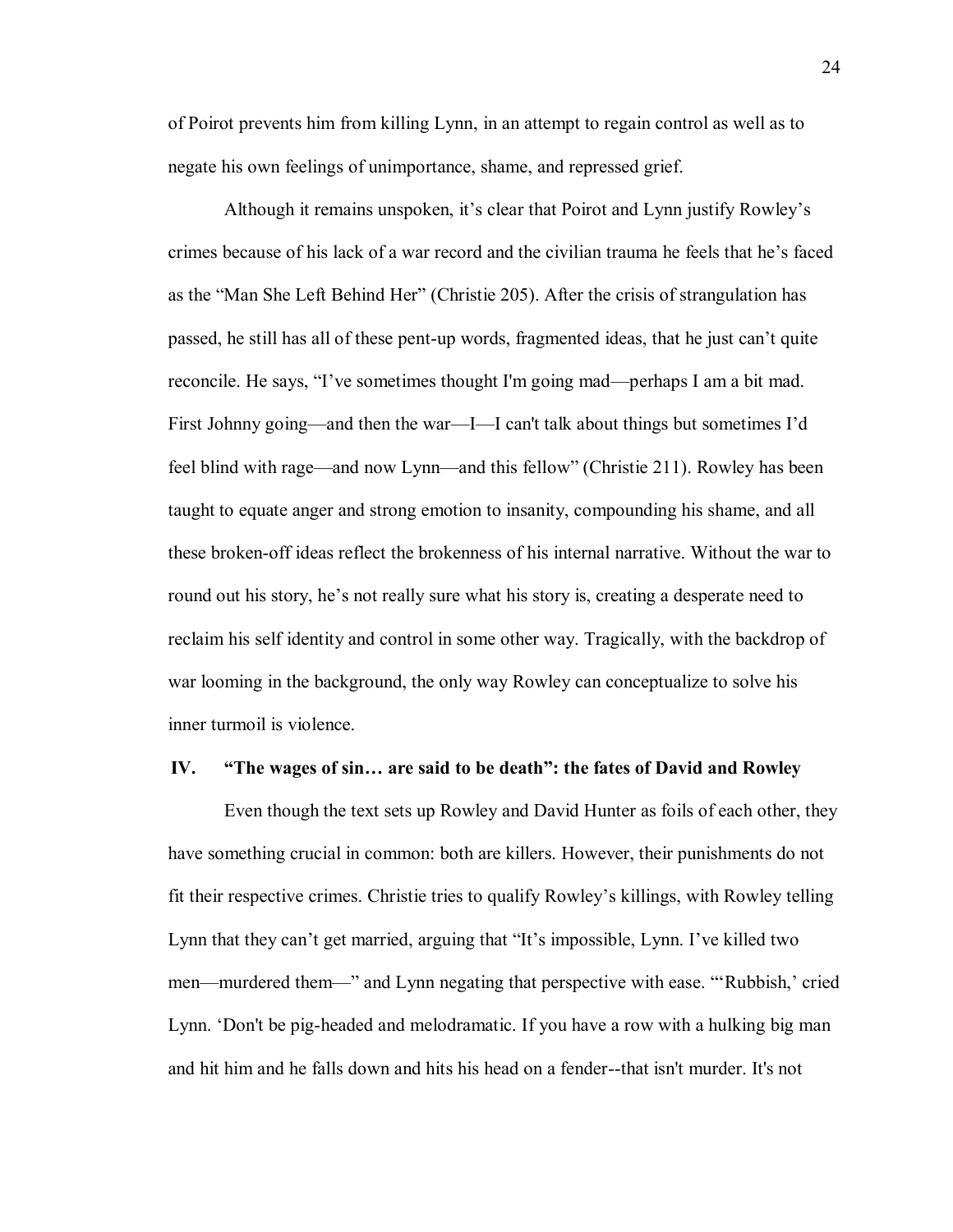even legally murder'" (Christie 219). This justification and a similar one used for negating Major Porter's ultimate demise serve as the justification of the text as well. After all, Lynn ends up with Rowley, who will never go to jail. Meanwhile, David Hunter will hang for the murder of the girl whom he forced to pretend to be Rosaleen. For Rowley's contemporaries, this repressed anger is the assumed natural outcome of enforced domesticity and is thus, to both Poirot and Lynn, not Rowley's fault. If Rowley had been able to serve in the war, rather than sending his best friend as well as his fiance into danger, he may have come home healthy and whole, but instead, he's fractured, blind, and almost mad. Poirot exonerates Rowley, saying, "The man you did kill, you killed in a rage—and you did not really *mean* to kill him, I fancy?" (Christie 210). The intention is what matters here, at least to Poirot and Lynn, and although Rowley may have killed the blackmailer, they assume a kind of plea of insanity, that Rowley didn't know what he was doing.

The problem with this approach is that Rowley truly is more dangerous to the men in the story than the women. He kills the blackmailer Enoch Arden by violently shoving him to the ground, and after provoking the Major to suicide, he tampers with crucial evidence to obscure his guilt. Because of the nature of his crimes, Rowley should be perceived as the threat to civil society that he is and prosecuted. However, Christie suggests that Rowley's actions are justified because of all that he has lost.

By the end of the story, everyone has glossed over the strangulation of Lynn, except Rowley, who seems to recognize that what he's done is attempted murder and that without Poirot's timely intervention, he would have killed Lynn. The fact that Poirot stops Rowley from committing murder in a *deus ex machina* moment, is telling. Rowley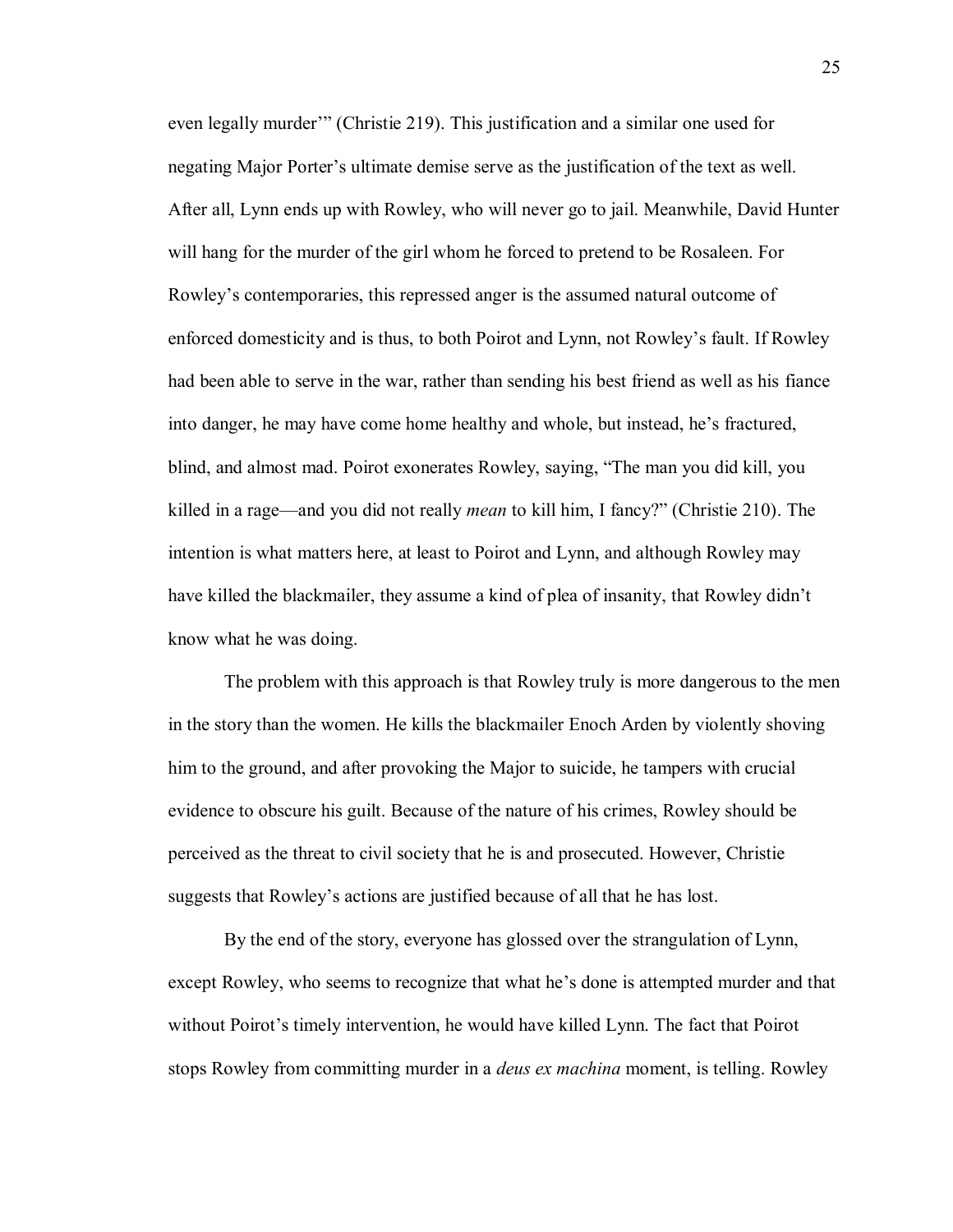gets a *deus ex machina* moment because Christie seems to believe that he somehow earned it through the extent of his trauma. Poirot, in wrapping up the case and deciding where to assign blame, assumes that he doesn't have malicious intent. However, Lynn, in the immediate wake of the incident says of all three of them sitting around the table, "They sat there, obediently—Rowley the killer; she, his victim; David, the man who loved her" (Christie 208). Lynn, although she eventually rationalizes Rowley's behavior away with Poirot's rationale, acts as though Rowley has already killed her by assigning him the label of "killer" and herself "victim." Lynn senses, perhaps because it is her life in danger, that Rowley is unstable, and did intend to harm her, even if Poirot chooses to see Rowley as merely hot-headed, repressed, and stupidly good in his own, often cognitively dissonant, way.

Christie, through Poirot's intervention, makes it clear that David's crime is fundamentally different. David's murder of Rosaleen is a "carefully premeditated wellthought-out crime" (Christie 215). When Lynn cries in response to Poirot's accusations of Hunter's dastardly deeds, "Is that true, David?" David is "grinning broadly" (Christie 214). David's behavior is completely different from Rowley's. Rowley is erupting all over the place, triggered by his own form of civilian trauma, but David stays cool and collected, seeming to think of the whole thing as a joke. Poirot says of him, "He is an opportunist, he snatches his chance of fortune" and Christie backs that up with all of the times David identifies himself as a gambler (Christie 216). In fact, David's last words in the text are, "Cut it out, man. I'm a gambler—but I know when I've lost the last throw" (Christie 217). Bravado to the last. This is exactly the way that we want our soldiervillain to go out—with a wise-crack and an allusion to the fact he was aspiring to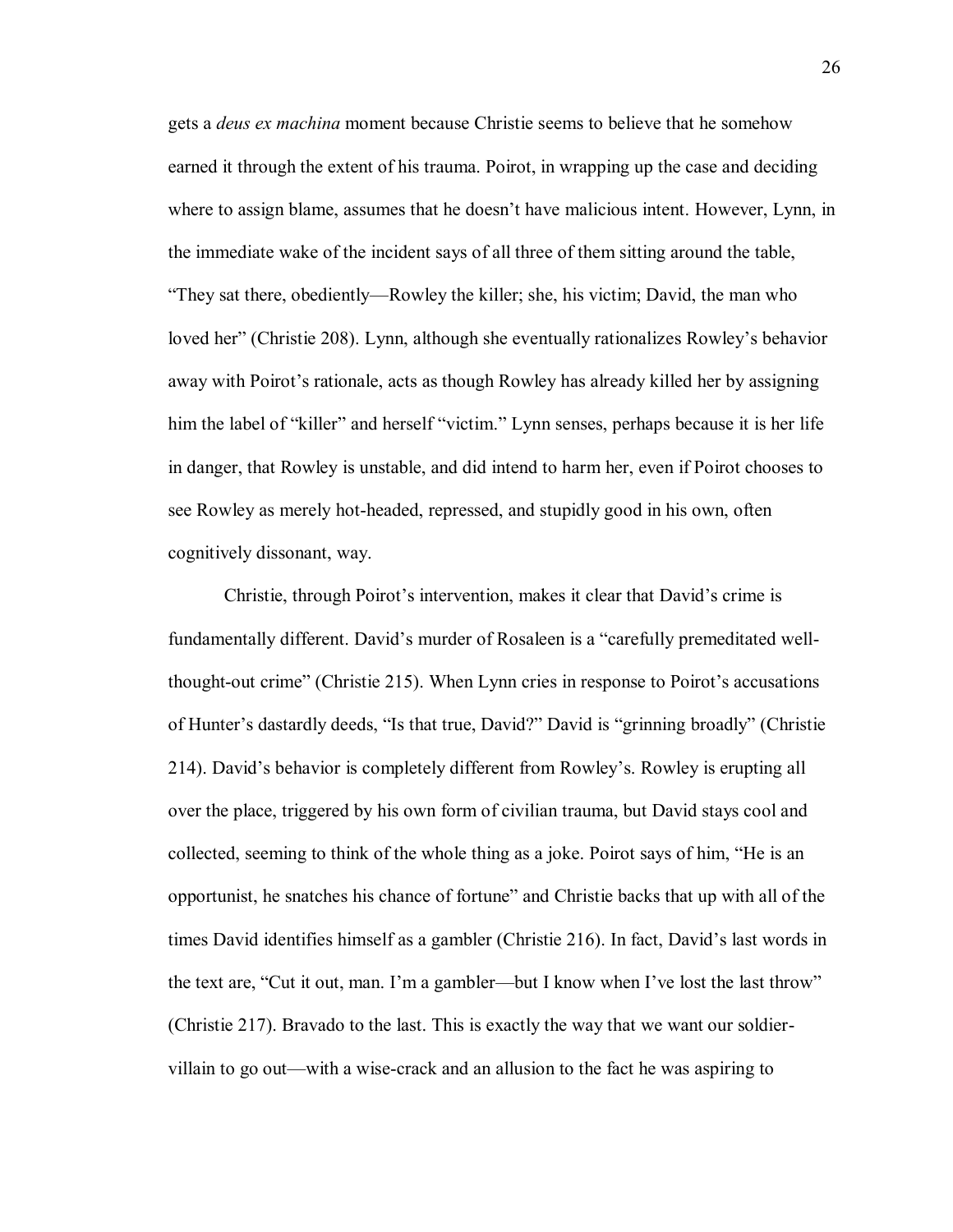greatness he never earned. It reinforces the narrative that he is a selfish, self-interested, social climber while Rowley was in the wrong place at the wrong time, feeling the wrong things. Rowley gets a pass, while David gets a noose.

Another attempted justification of the men's disparate fates has to do with forgiven and unforgiven violence against women. David Hunter's crime is really the seduction, manipulation, and finally murder of a poor young Irish housemaid, Eileen Corrigan. He does not mourn his sister's death, nor does he respect his pseudo-sister's life. He takes advantage of women continually because he "had a way with [them]" (Christie 216). In contrast, Rowley doesn't kill Eileen when he has the chance because that's not his type of crime (although he may have thought about it) (Christie 210). The men he killed are, as Lynn says, "fully adult responsible [men] . . . One can't blame anyone else for the things one decides to do with one's eyes open. . . . He was just a weak character" (Christie 219). Rowley's almost-murder of Lynn almost damns him, but Poirot steps in at just the right moment to save Rowley from himself. No one is interested in saving David Hunter, except the women he has taken advantage of, Eileen and Lynn.

All of these allowances and excuses that both Lynn and Poirot use for Rowley's behavior are only necessary if we think about Rowley as representative of England's civilian trauma. In her essay "Tale Engineering: Agatha Christie and the Aftermath of the Second World War," Gill Plain quotes Stephen Knight's contention that "Christie's writing can be seen to exemplify British culture's reticence in recognizing the traumatic impact of the conflict" (2). This critique lacks nuance, however. In *Taken at the Flood,* Christie may not be acknowledging the traumatic impact that the war had on soldiers—a topic that has been pretty well fleshed out by the pens of other authors—but she instead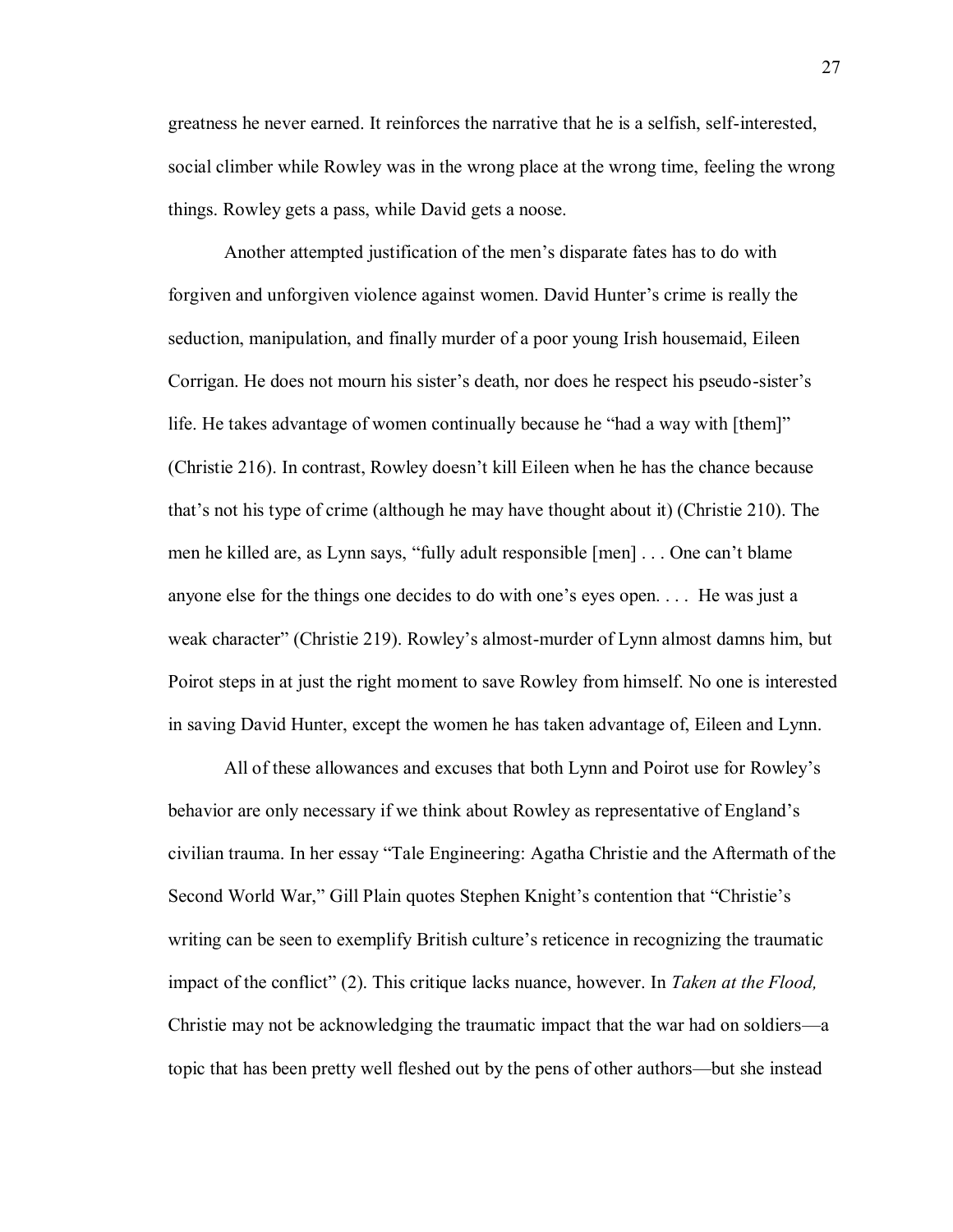represents its impact on the civilians. By focusing her attention on the nation of civilians who were left behind, with nothing to do but worry and wait while London was bombed and friends were killed, Christie introduces how civilians came out of the war broken and bitter. Their passive pain, less heralded but just as poignant, is often thought of as feminine pain—the pain of mothers and wives sending their loved ones away to die. But by choosing to channel this pain through Rowley, rather than Lynn, Christie makes the argument that civilian trauma affects men more than they think and that ultimately, the capacity of Britain to move on from the war will be defined by the reaction of the men left behind who, in some cases, are the only men left.

### **V. Conclusion**

Throughout the course of *Taken at the Flood,* Christie unpicks the various narrative threads surrounding war and masculinity, finally focusing on Rowley Cloade, the traumatized young man who has been silenced by the shame of being a male civilian while everyone else goes off to war. Yet this story isn't as much about Rowley as it is about the deterioration of England's prospects. At the end of the story, Lynn doesn't get to have her daring young ex-commando pick and run off to America with him for a life of future excitement. She has to settle for Rowley, knowing he's violent, and plan a life with him, justifying away his predilection for violence as well as his war-based trauma. Lynn's words to Rowley conclude the novel: "But you see, Rowley, I *do* love you—and you've had such a hell of a time—and I've never, really, *cared* very much for being safe—" (Christie 220). Although she's excusing Rowley's behavior yet again ("you've had such a hell of a time"), Lynn also acknowledges that he is an unsafe option. Fortunately (or unfortunately), she puts little stock in her own personal safety at home,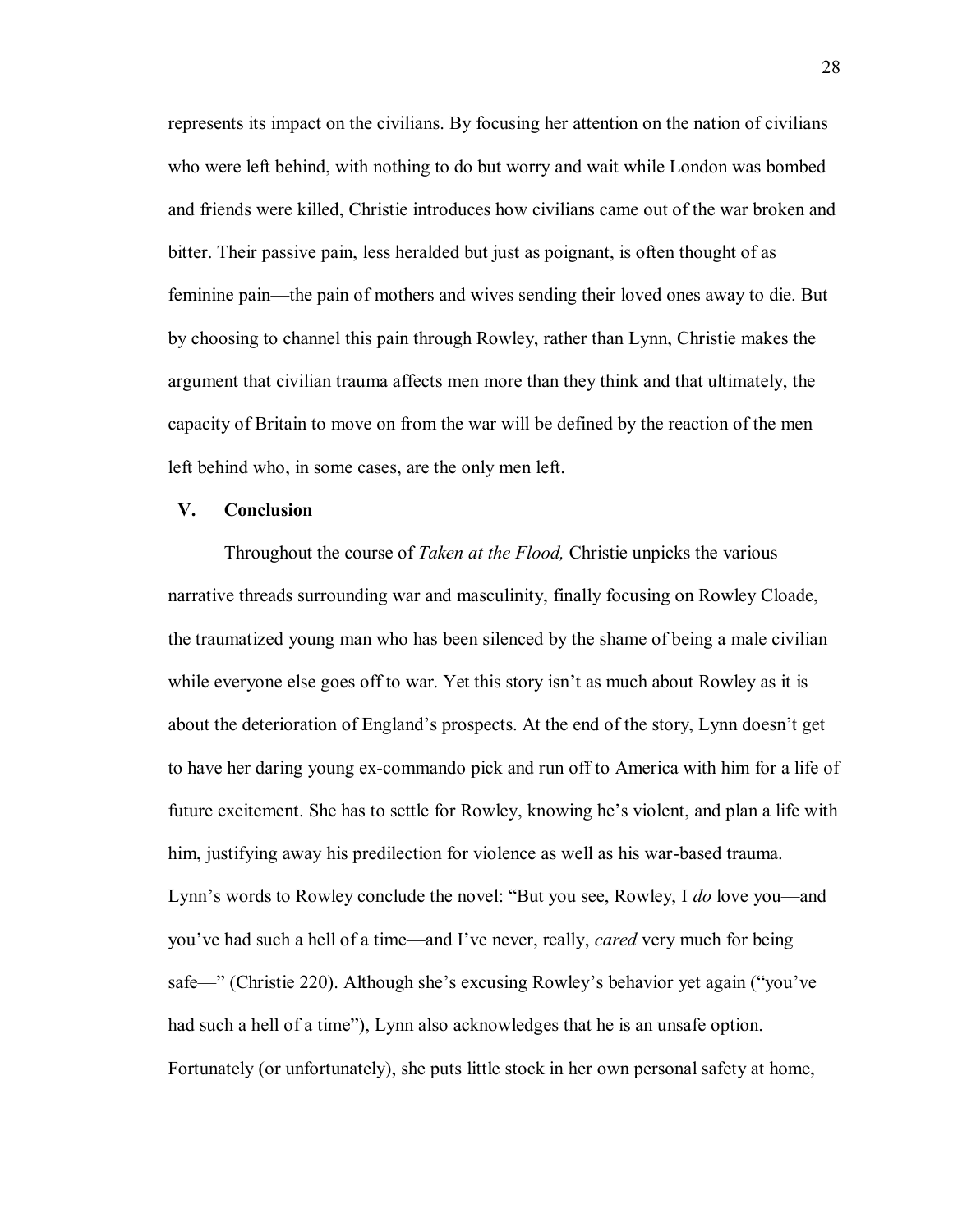just as she did in the Wrens; Rowley may attempt to kill her again, but she has "never, really, *cared* very much for being safe." She picks Rowley partially out of sympathy and partially because he's available.

England's options in the wake of World War II were equally limited. The nation had to roll up its sleeves and move forward into the future, knowing that not only its soldiers were broken, but its civilians as well. That parallel between the final, disappointing choice for Lynn and the final, disappointing choice for England to try to find a hopeful future while trapped in a volatile relationship is Agatha Christie's smart, savvy commentary on England's state, post-WWII. Although her works rarely accrue critical acclaim, Christie was a writer for the people. She served as a mirror for the anxieties of England, and *Taken at the Flood* is her way of addressing how, after such a total war, no one is left whole. Christie's manner of addressing the trauma experienced by civilian men reflects national sympathy for the way in which British men are denied space for talking about their grief. By contrasting David Hunter and Rowley Cloade, Christie emphasizes the ways in which the suffering of "domestic men" is swept under the rug so as to keep the returned soldier as the hero of the national narrative, at a high cost to the civilian population.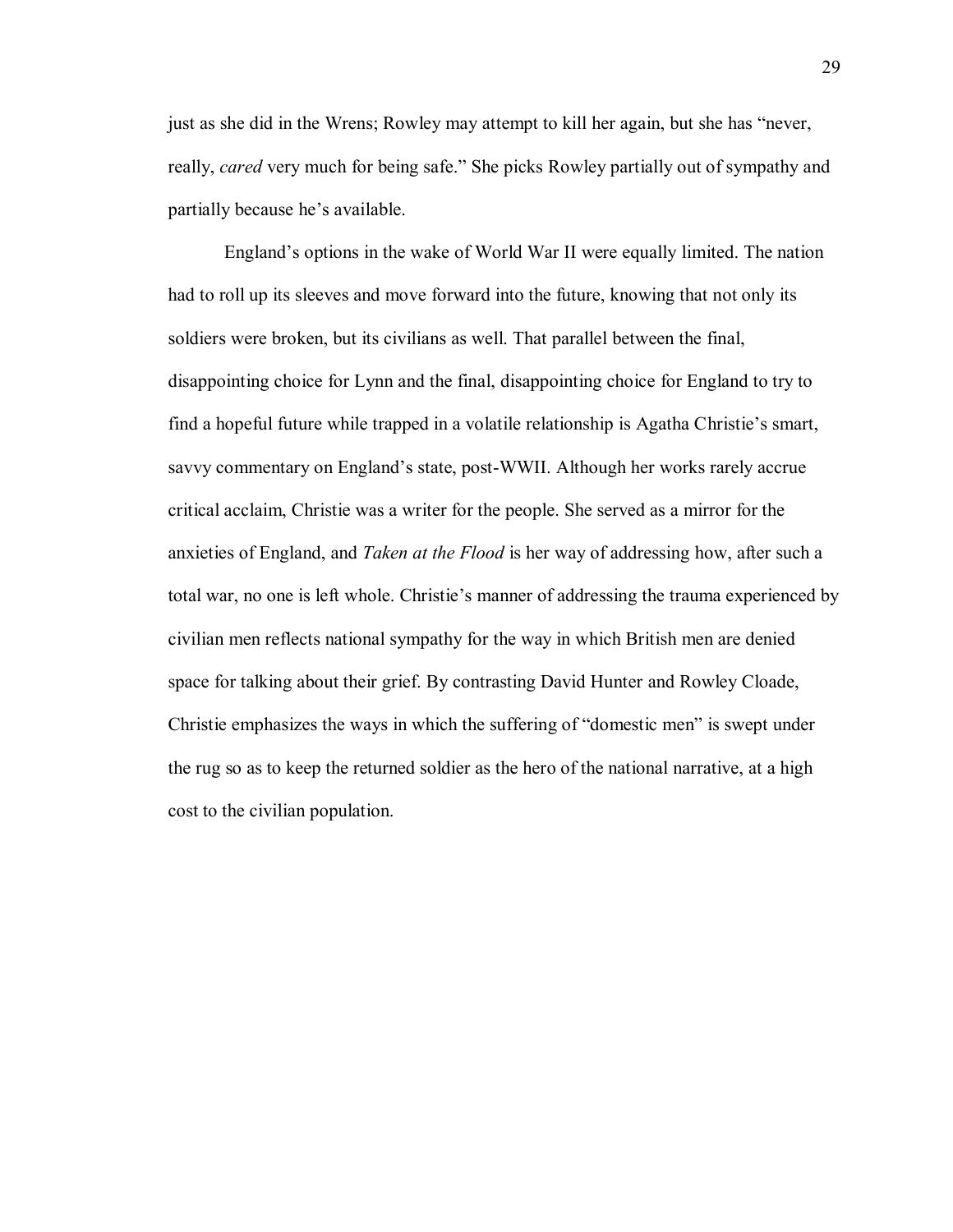### **Works Cited**

Bell, Amy. "The Development of Forensic Pathology in London, England: Keith Simpson and the Dobkin Case, 1942." *CBMH/BCHM*, vol. 29, no. 2, 2012, pp. 265-82. *UTP*, [https://www.utpjournals.press/doi/pdf/10.3138/cbmh.29.2.265.](https://www.utpjournals.press/doi/pdf/10.3138/cbmh.29.2.265)

Christie, Agatha. *Taken at the Flood*. Fontana, 1961.

- Dawson, Graham. *Soldier Heroes: British Adventure, Empire, and the Imagining of Masculinities*. Routledge, 1994.
- Dobbie, Elliott V. K. "The Word 'Commando'."*American Speech*, vol. 19, no. 2, Apr. 1944, pp. 81-90. *JSTOR,* <https://doi-org.erl.lib.byu.edu/10.2307/487007>
- Horlacher, Stefan. *Post-World War II Masculinities in British and American Literature and Culture: Towards Comparative Masculinity Studies*. Routledge, 2013.
- Meyer, Jessica. *Men of War: Masculinity and the First World War in Britain*. Palgrave MacMillan, 2009.

Morgan, Janet. *Agatha Christie: A Biography*. Collins, 1984.

- Pattinson, Juliette. "'Shirkers,' 'Scrimjacks' and 'Scrimshanks'?: British Civilian Masculinity and Reserved Occupations, 1914-45." *Gender and History*, vol. 28, no. 3, Nov. 2016, pp. 709-27. *EBSCO*.
- Plain, Gill. "Tale Engineering: Agatha Christie and the Aftermath of the Second World War." *Literature and History*, vol. 29, no. 2, 2020, pp. 179-99. *EBSCO*, [https://journals.sagepub.com/doi/pdf/10.1177/0306197320945945.](https://journals.sagepub.com/doi/pdf/10.1177/0306197320945945)
- Plain, Gill. *Women's Fiction of the Second World War*: *Gender, Power, and Resistance*. St. Martin's, 1996.

Read, Simon. *The Blackout Murders: The Shocking True Story*. J. R. Books, 2008.